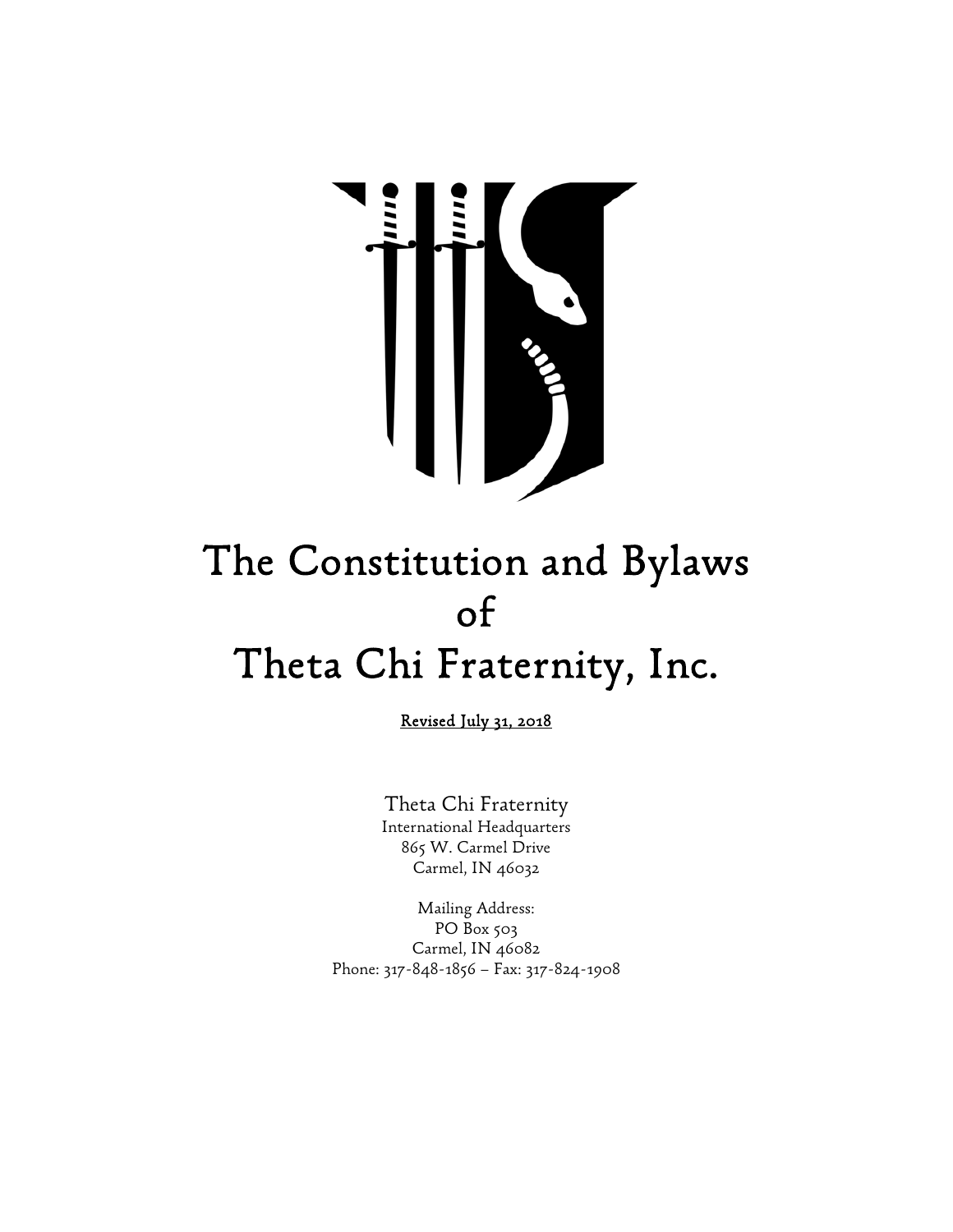# The Constitution and Bylaws<br>of Theta Chi Fraternity, Inc.<br>Table of Contents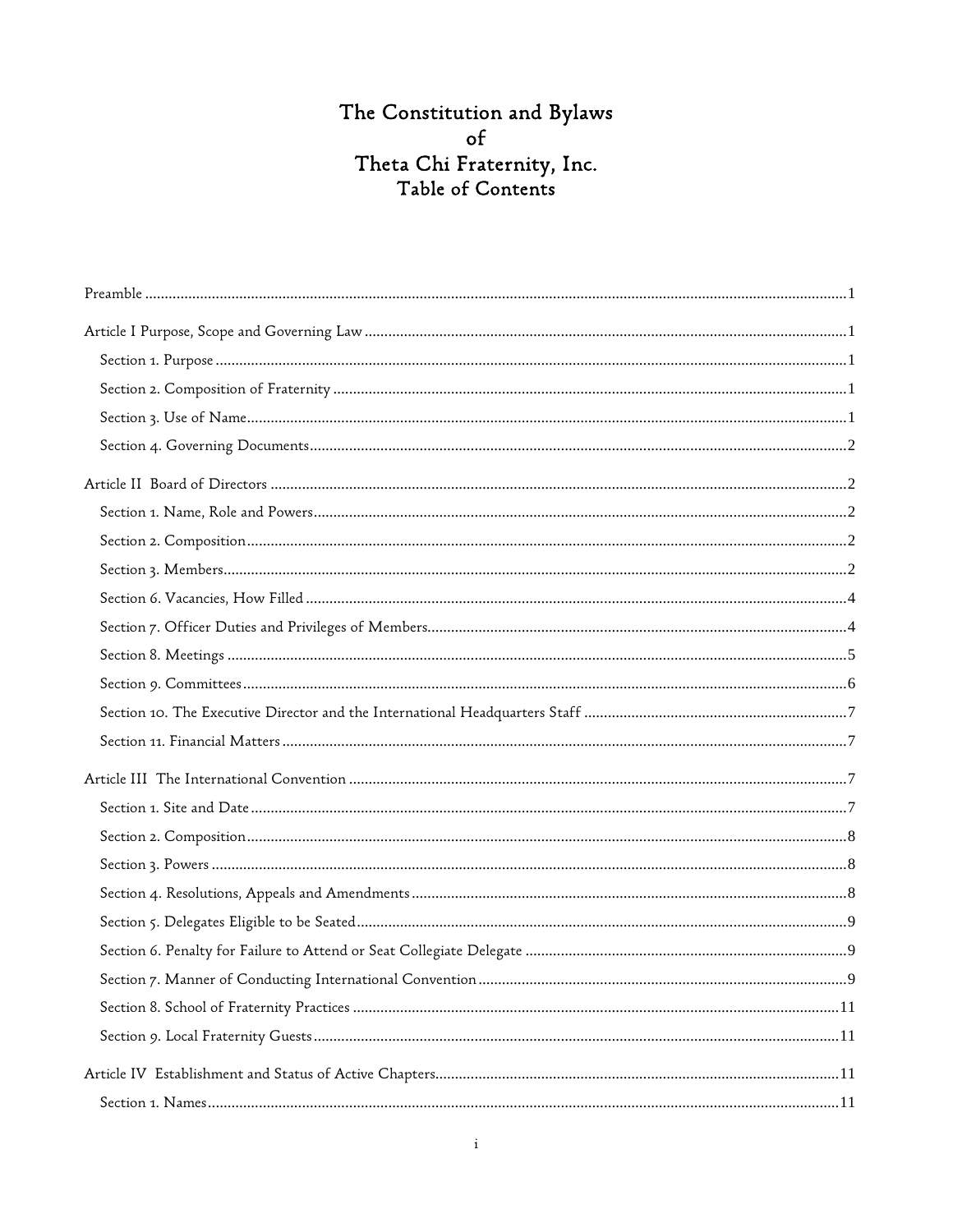| Section 4. Discipline of Chapters; Probations; Suspension; Revocation of Charter; Re-Installation11 |  |
|-----------------------------------------------------------------------------------------------------|--|
|                                                                                                     |  |
|                                                                                                     |  |
|                                                                                                     |  |
|                                                                                                     |  |
|                                                                                                     |  |
|                                                                                                     |  |
|                                                                                                     |  |
|                                                                                                     |  |
|                                                                                                     |  |
|                                                                                                     |  |
|                                                                                                     |  |
|                                                                                                     |  |
|                                                                                                     |  |
|                                                                                                     |  |
|                                                                                                     |  |
|                                                                                                     |  |
|                                                                                                     |  |
|                                                                                                     |  |
|                                                                                                     |  |
|                                                                                                     |  |
|                                                                                                     |  |
|                                                                                                     |  |
|                                                                                                     |  |
|                                                                                                     |  |
|                                                                                                     |  |
|                                                                                                     |  |
|                                                                                                     |  |
|                                                                                                     |  |
|                                                                                                     |  |
|                                                                                                     |  |
|                                                                                                     |  |
|                                                                                                     |  |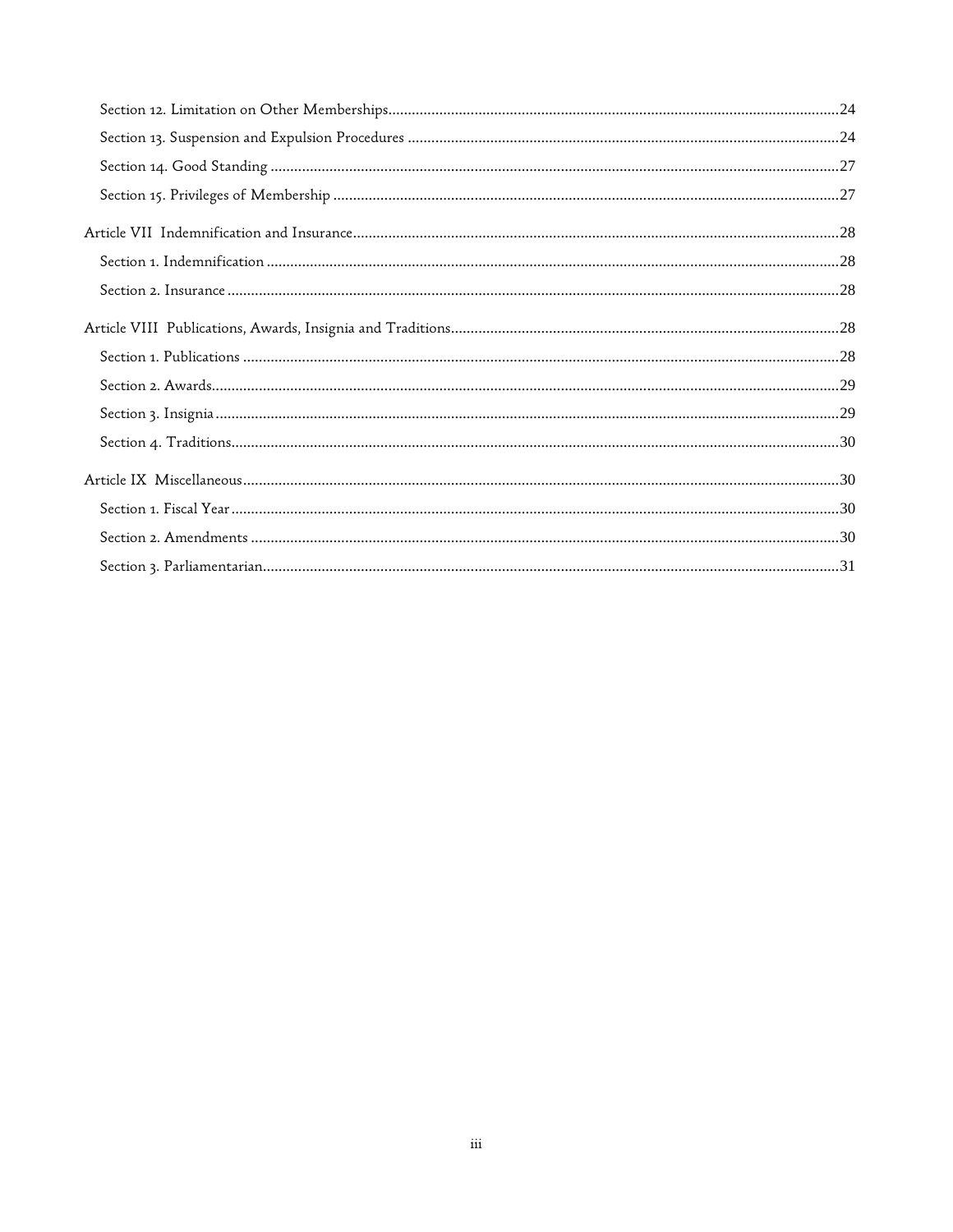# Preamble

Inasmuch as it is the highest duty of man to so order his life that his Creator may call it good and humanity may be the better for his having lived, and since in union there is strength so that a body of men working together for a common cause can accomplish more and greater things than any individual member of that body, making the mutual assistance of brothers thus held together by the everlasting bonds of fellowship of the greatest importance to themselves, their alma mater, their country, and their God - - Hence the following:

# Constitution and Bylaws Of Theta Chi Fraternity, Inc.

# Article I Purpose, Scope and Governing Law

#### Section 1. Purpose

The purpose of Theta Chi Fraternity, Inc., a New York Corporation (the "Corporation"), shall be to establish, maintain, govern, improve and promote the welfare of a fraternal order to be known as "Theta Chi Fraternity" (the "Fraternity"), which shall have for its objects: the mutual benefit and assistance of its members; the binding by closer bonds of its members one to another; the rendition of mutual assistance to its members during life and after their death to their dependents; the assisting of needy but deserving young men to obtain a higher education; the fostering of high scholastic achievement among its members; the extending of true charity to those who need such assistance; the promoting of good citizenship; the training and the developing of civic leaders; and, by all means within its power, the inculcation and the extension throughout the land of the highest ideals of honor, charity, tolerance, and true patriotism.

#### Section 2. Composition of Fraternity

The Fraternity shall consist of the Corporation, active chapters established and existing from time to time at recognized institutions of higher learning in the United States of America and Canada, Theta Chi Chapter, and the members and Pledges of the Fraternity. No other corporation, association or other body shall be deemed to be a constituent part of the Fraternity, but nothing in this Section shall limit the right and power of one or more members to form any such corporation, association or other entity for assisting the Fraternity or one or more of its active chapters in achieving the objects of the Fraternity.

#### Section 3. Use of Name

Except for the entities and individuals identified in the first sentence of Section 2 of this Article I, no entity or individual shall have the right to use the name "Theta Chi Fraternity", or the combined Greek letters for "Theta" and "Chi", or the Coat of Arms of the Fraternity, or any recognizable variant of any of the foregoing, as a part of its name, or to identify itself or himself, or to claim an affiliation with the Fraternity, without the express written permission of this Corporation, which permission may be limited to a stated period of time.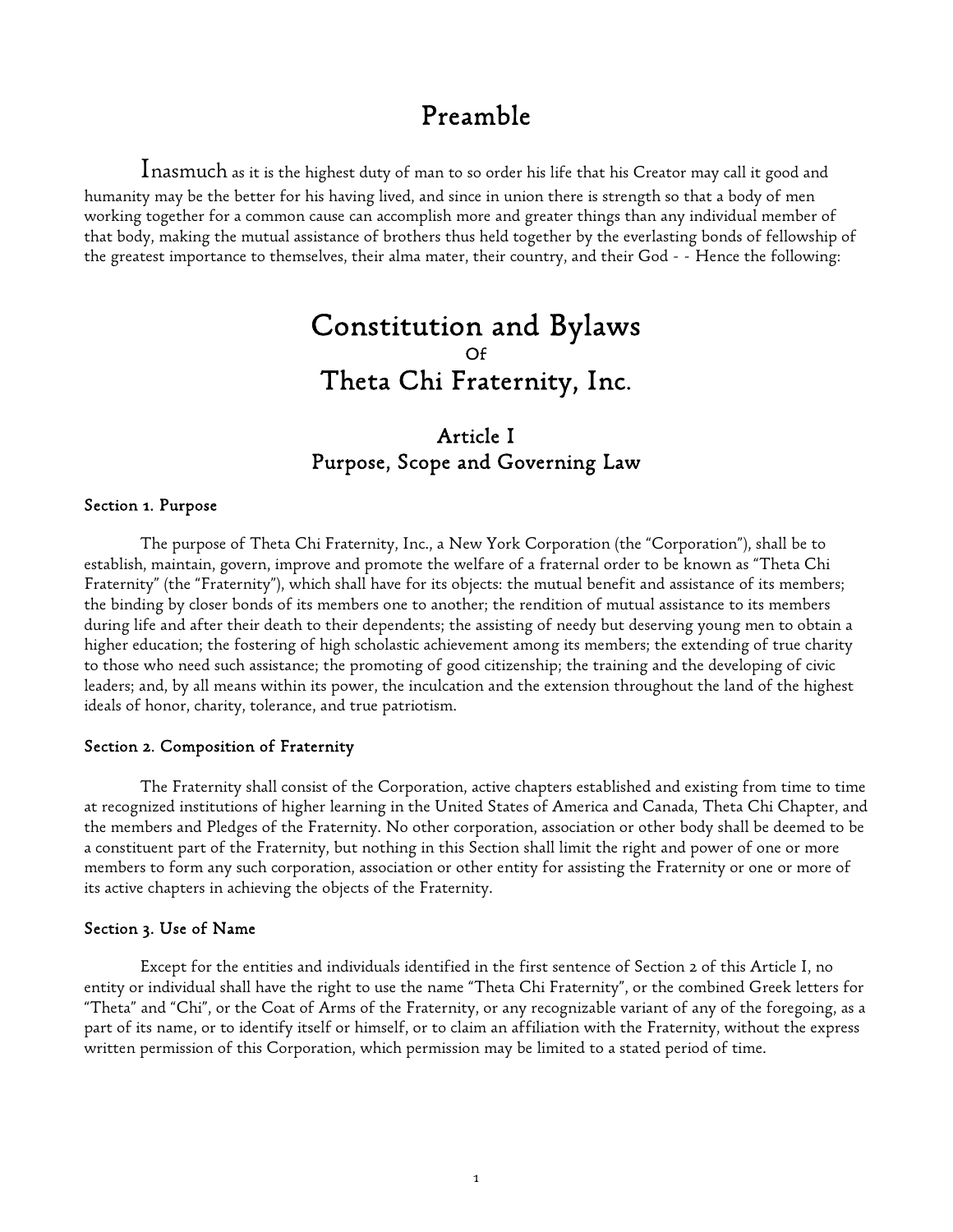#### Section 4. Governing Documents

The Constitution and Bylaws of Theta Chi Fraternity, Inc. (the "Bylaws") shall be the supreme law of the Fraternity. Except as provided in these Bylaws, the governing law of the Fraternity shall be the resolutions of the International Convention and the resolutions of the Grand Chapter, ranking in that order. Any bylaw, regulation, legislation or resolution of any chapter of the Fraternity in conflict with any of the foregoing shall be null and void. The Ritual of the Fraternity, including all ceremonies provided for therein, as in effect from time to time, shall be deemed incorporated into these Bylaws, and any amendment, alteration or repeal of any portion of said Ritual shall be made only in accordance with Article IX, Section 2, treating the proposed amendment, alteration or repeal as one being made to these Bylaws.

## Article II Board of Directors

#### Section 1. Name, Role and Powers

The term Grand Chapter shall mean and refer to the Board of Directors of the Corporation. The Grand Chapter shall be the administrative, executive and judicial head of the Fraternity, and shall have, in addition to the powers expressly provided for elsewhere in these Bylaws, the power to decide all questions concerning the meaning and interpretation of these Bylaws and the Ritual, and the power to adopt such other resolutions, not inconsistent with these Bylaws, the Ritual or resolutions adopted by the International Convention, as shall be necessary or appropriate for the welfare of the Fraternity.

#### Section 2. Composition

The Grand Chapter shall consist of eight alumnus members of the Fraternity each of whose original undergraduate college class shall have been graduated from college or university for at least six years. Except as provided by Section 6 of this Article II, members of the Grand Chapter shall be elected by the International Convention for terms of approximately four years (such terms to expire at the International Convention four years hence), with four of such members being elected at each International Convention, in the manner provided in Section 4 of this Article II. No member of the Grand Chapter shall be eligible to succeed himself more than once, regardless of the manner in which he was first elected to the Grand Chapter or the length of term he may be serving, and no individual shall be eligible for election pursuant to Section  $4(e)$  of this Article II to any term which would entitle him to serve on the Grand Chapter for more than eight years out of any twelve-year period.

#### Section 3. Members

- (a) The members of the Grand Chapter shall be known as International President, International Vice President, International Secretary, International Treasurer, International Counselor, International Marshal, International Chaplain, and International Historian, ranking as here listed. The officer titles of individual Grand Chapter members shall be used for ceremonial and historical purposes of the Fraternity. In this regard, with the exception of the specific officer duties enumerated in this Constitution and Bylaws document, the duties of individual members of the Grand Chapter shall be limited to those required by applicable law, the duties associated with service as a director of a nonprofit corporation, and those duties that may be assigned by the Grand Chapter from time to time.
- (b) The International President and the International Vice President shall be elected by the International Convention. All other officers shall be appointed by the International President following that election and prior to the installation of the new Grand Chapter.
- (c) All officers shall be elected or appointed for a term of approximately two years (such term to expire at the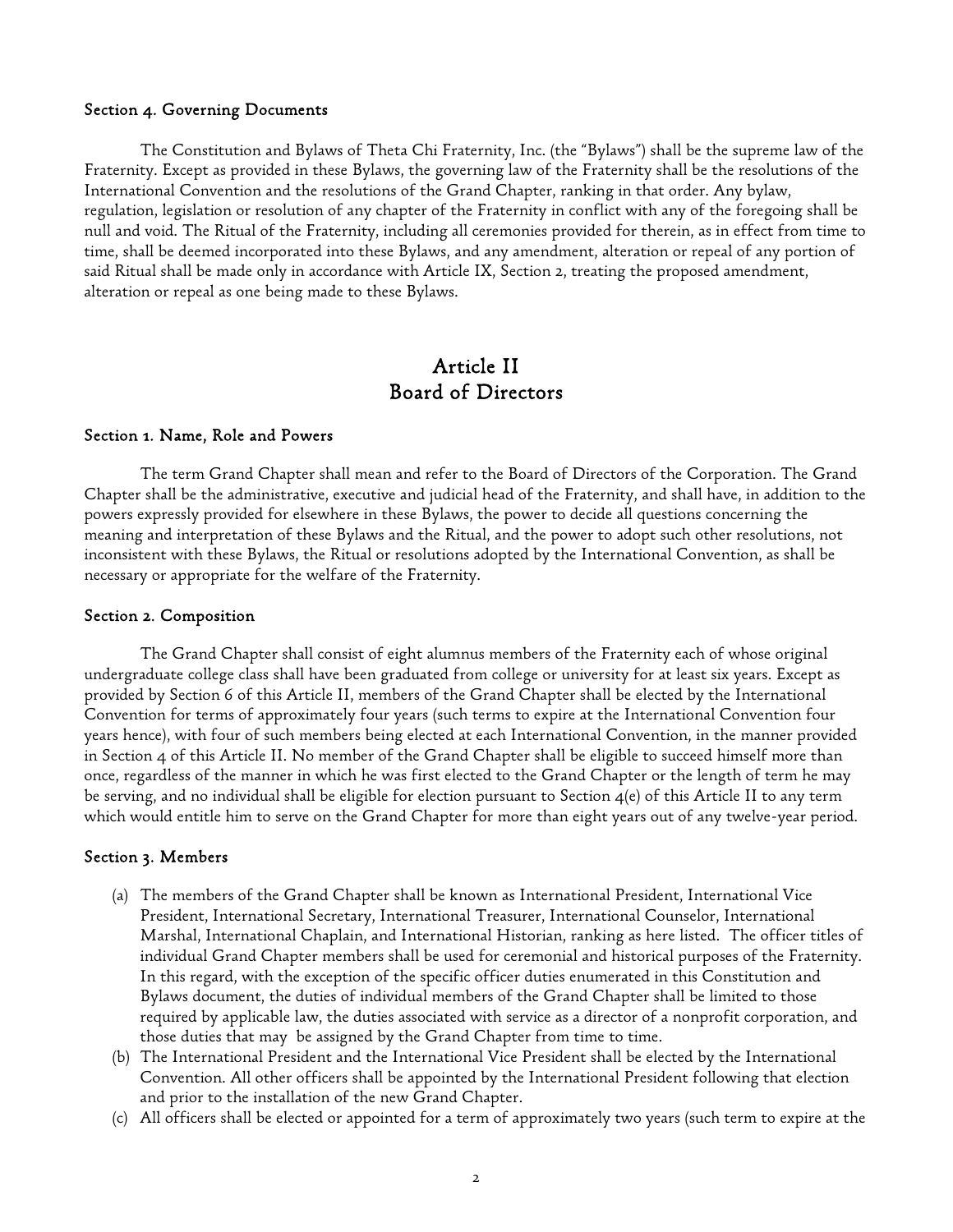next International Convention).

(d) No individual shall be eligible to be elected to more than two consecutive terms as International President.

## Section 4. Nomination and Election of Members

- (a) Nomination of an alumnus member for election to the Grand Chapter may be made by the Grand Chapter or by an active chapter, nominations not being limited to the chapter(s) of which the nominee is a member.
- (b) All nominations by an active chapter must be submitted to the Executive Director not later than ninety (90) days preceding the date for the beginning of an International Convention and not later than April 1 before an International Convention held between July 1 and October 1. Each nominee shall be notified by the Executive Director, and his consent obtained within thirty (30) days of notification, in order for the nomination to be effective.
- (c) The names of all nominees shall be submitted together with a statement of their Fraternity experience by the Executive Director to all active chapters not later than sixty (60) days prior to the date for the beginning of an International Convention and not later than May 1 before an International Convention held between July 1 and October 1.
- (d) No nominations may be considered which are not so proposed, so presented, and so qualified.
- (e) In voting for members of the Grand Chapter at the International Convention, each delegate shall vote for four nominees for terms of four years each, except that if, pursuant to Article III, Section 7(c)(1), one delegate has the power to cast two votes on behalf of his chapter, that delegate shall cast two votes for each of four nominees. The four nominees receiving the highest number of votes shall be declared elected if each receives a number of votes which is at least equal to a majority of the total number of valid votes cast divided by the number of nominees to be elected. No ballot shall be counted which does not contain the names of four different nominees.
- (f) In the event that less than four nominees receive the required number of votes for election under subsection (e) on the first ballot, those receiving the required vote shall be declared elected and the presiding officer shall then order another ballot, each delegate being required to vote for as many nominees as there remain vacancies to be filled. This process shall be continued until the necessary number has been elected. If on any ballot subsequent to the first no nominee is elected, then prior to the next ballot the presiding officer shall determine the nominee having received the lowest number of votes on that ballot and declare that said nominee is eliminated from the subsequent ballot; provided, however, that if two or more nominees are tied for the lowest number of votes no such elimination shall be made.
- (g) Following the completion of the election of Grand Chapter members, the presiding officer shall open the floor for nominations of members of the Grand Chapter (after giving effect to the election just concluded) for International President. When all nominations have been received, each delegate shall vote for one candidate, except that if, pursuant to Article III, Section 7(c)(1), one delegate has the power to cast two votes on behalf of his chapter, that delegate shall cast two votes for one candidate. The nominee receiving the highest number of votes shall be declared elected if he receives a number of votes at least equal to a majority of the total number of valid votes cast for International President. In the event that no nominee receives the required number of votes for election on the first ballot, the presiding officer shall state that there has been no election and announce the names of the two nominees with the greatest number of votes. The delegates shall then vote upon those two nominees, and the required number of votes stated above shall elect.
- (h) Following the completion of the election of the International President, the presiding officer shall open the floor for nominations of the remaining members of the Grand Chapter for International Vice President. The process shall be the same as set forth in subsection (g) for the election of the International President.
- (i) No member of the Fraternity shall at any time disclose the results of any ballot other than the name or names of the nominees elected or that another ballot is or was necessary in order to complete the election.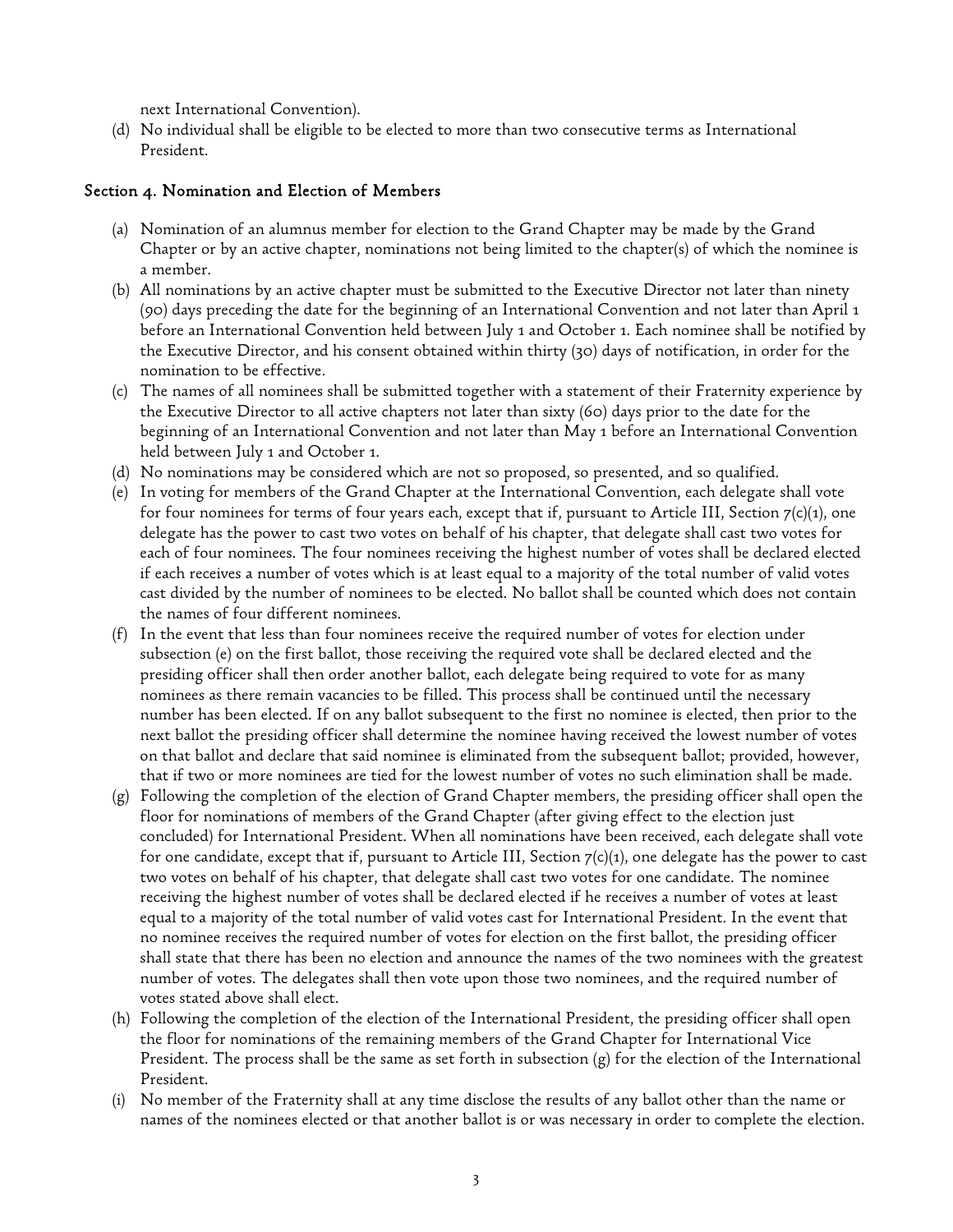### Section 5. Removal from Office

No member of the Grand Chapter shall be removed from office before the expiration of his term except for cause, as determined by the Grand Chapter in its sole discretion, based on a three-fourths vote of all members of the Grand Chapter then in office. Any member so removed may appeal to the next International Convention. The affirmative vote of at least three fourths of the total number of votes which all seated delegates at the International Convention are entitled to cast shall be required to overturn action by the Grand Chapter to remove a member of the Grand Chapter from office. Any such successful appeal shall be deemed to remove any individual elected to the Grand Chapter to fill the vacancy created by the removal, but shall not invalidate any action taken by the Grand Chapter or any member thereof following the Grand Chapter vote to remove and prior to the International Convention vote to overturn the removal.

### Section 6. Vacancies, How Filled

- (a) When, for any reason, a member of the Grand Chapter leaves office before the expiration of his term, the Grand Chapter shall select a successor who shall serve for the unexpired portion of the vacated term.
- (b) Except in the case where the member of the Grand Chapter leaving office is the International President, the International President shall have the power to determine whether the successor shall assume the office vacated by the member leaving office or, with the consent of the member to be displaced, an office lower in rank or an office higher in rank. In the event that the successor is designated to an office other than the office vacated by the member leaving office, the International President shall then designate the displaced member to a new office in the same manner provided for a successor selected pursuant to subsection (a).
- (c) In the case where the member of the Grand Chapter leaving office is the International President, the International Vice President shall become the International President and the vacated office shall be considered to be that of International Vice President. The new International President shall then have the power to determine the office to be held by the successor selected pursuant to subsection (a) in the manner provided in subsection (b).

## Section 7. Officer Duties and Privileges of Members

- (a) The International President shall preside at meetings of the Grand Chapter and at the International Convention. He shall have the privilege of voting in the Grand Chapter, but shall not vote in the International Convention except in case of a tie vote on a matter other than an election under Section 4 of this Article II.
- (b) The International Vice President shall assist the International President in the discharge of his duties and in case of the absence of the International President shall preside or act in his place.
- (c) The International Secretary shall keep a record of the proceedings of the Grand Chapter and of the International Convention. He shall be responsible for appropriate correspondence between the Grand Chapter and other organizations within and outside of the Fraternity.
- (d) The International Treasurer, with the assistance of a Fraternity staff member designated by the Executive Director, shall oversee the preparation and maintenance of correct and complete records of account showing accurately the financial condition of the Corporation. All fees, notes, securities, and other assets coming into the possession of the Corporation shall be received, accounted for, and placed in safekeeping as the Treasurer or the designated staff member may from time to time prescribe. The Treasurer or the designated staff member shall furnish, whenever requested by the Grand Chapter or the International President, a statement of the financial condition of the Corporation and shall perform the duties usual to such position and such other duties as the Grand Chapter or the International President may prescribe.
- (e) The International Counselor shall assist Fraternity staff designated by the Executive Director with the recruitment of volunteers.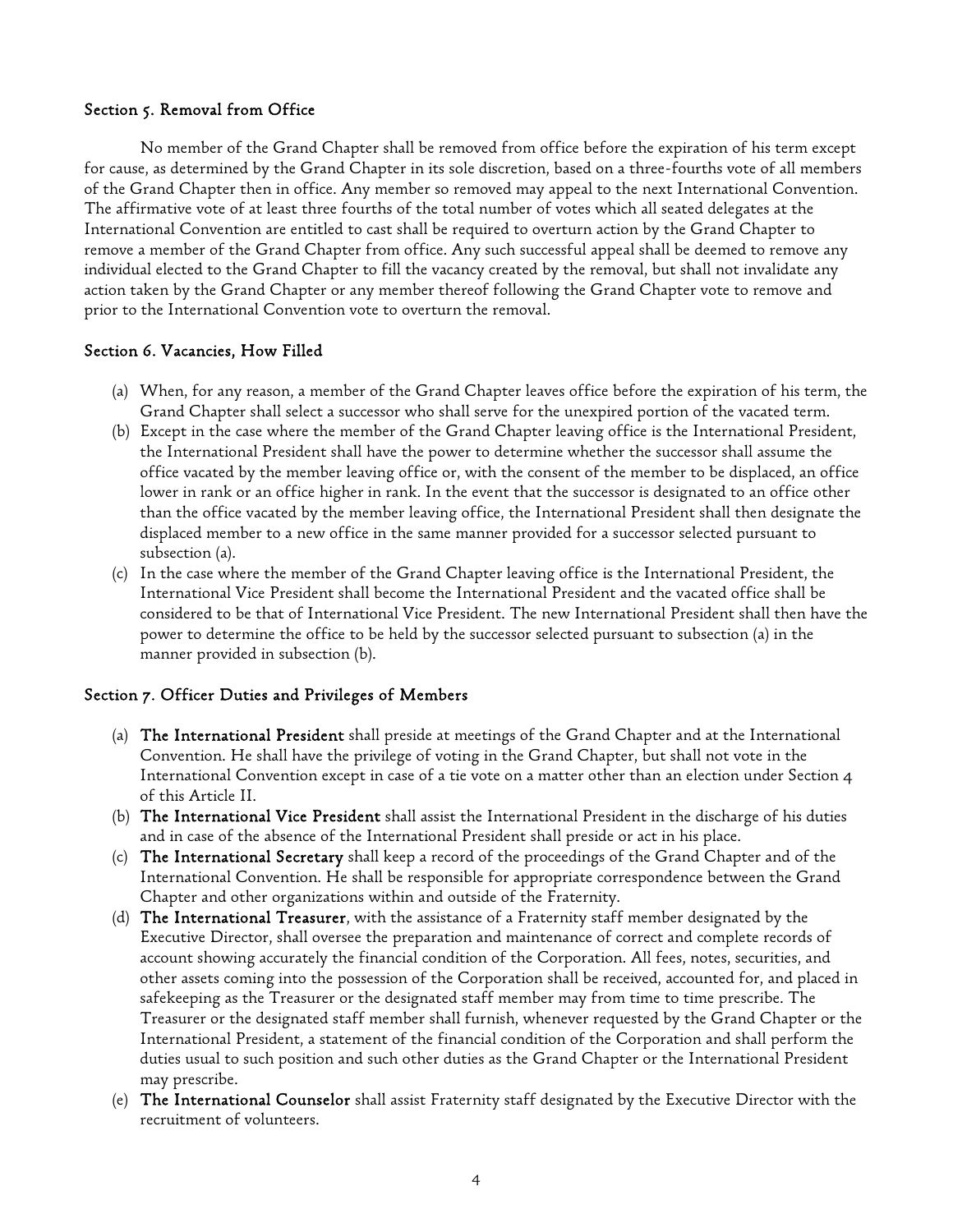- (f) The International Marshal shall serve as Chairman of the Standards Committee provided for in Section 9 of this Article II, and shall perform such other duties as the International President or Grand Chapter may prescribe.
- (g) The International Chaplain shall assist Fraternity staff designated by the Executive Director in proposing additions, revisions, or modifications to the Ritual, and shall assist with the performance of the Ritual or any portion thereof at Grand Chapter meetings, the International Convention and other similar events.
- (h) The International Historian shall assist Fraternity staff in collecting and preserving artifacts and historical items of the Fraternity.
- (i) The International President shall appoint a member of the Grand Chapter as Bylaws Officer, who shall be responsible for the study and review of, and proposals to modify, these Bylaws, as directed by the Grand Chapter, and shall serve, in conjunction with any Parliamentarian or Parliamentary Committee established pursuant to Section 3 of Article IX, as the Grand Chapter representative for questions referred by chapters and members regarding the interpretation of these Bylaws.
- (j) The members of the Grand Chapter may perform such other duties as the Grand Chapter shall prescribe. Except as provided in subsection (a) of this Section 7, members of the Grand Chapter shall not be eligible to vote at the International Convention. Current and past members of the Grand Chapter shall be entitled to all rights and privileges of presidents of active chapters in the performance of the Ritual, and may preside over meetings of active chapters during visits or at other times.
- (k) The reasonable expenses of members of the Grand Chapter shall be paid for attending (A) Grand Chapter meetings, (B) International Conventions, and (C) such other events and functions as shall be approved by the International President, except that reasonable expenses of the International President under this clause (C) shall be approved by the International Treasurer.
- (l) All past members of the Grand Chapter shall be members ex-officio for life, with the exception of those members who are removed from office by the Grand Chapter prior to the expiration of their term. The ex-officio members may attend Grand Chapter meetings at their own expense, and participate and advise on discussions and matters being considered, but they shall not be entitled to a vote; provided, however, that the voting members of the Grand Chapter may go into executive session to address certain matters without the presence or participation of ex-officio directors.

## Section 8. Meetings

- (a) The Grand Chapter shall meet at such times and places as the International President shall prescribe, provided that in each case the International President or the Executive Director shall notify all members of the Grand Chapter and all active chapters in advance of the meeting date, but the failure to provide such notice to any chapter shall not invalidate any action taken by the Grand Chapter at such meeting. Any member may, in writing, waive the giving of notice of any meeting to him, and such waiver may be made either before or after the meeting in question. The International President shall call a meeting within thirty (30) days after receiving a request for such meeting from four members of the Grand Chapter. In the absence of the International President or upon his inability or refusal to act, a Grand Chapter meeting may be held upon the call of any four members of the Grand Chapter.
- (b) Five members of the Grand Chapter shall constitute a quorum for the transaction of business, except that, if there are less than five members then in office, the remaining members may meet for the purpose of filling vacancies as provided in Section 6 of this Article II. A meeting at which a quorum has been established may continue to transact business notwithstanding the subsequent withdrawal of one or more members with the result that five members are no longer in attendance.
- (c) Except where a different vote is expressly required by another section of these Bylaws, a majority vote of those members present at a meeting at which a quorum is present shall be sufficient to approve any action of the Grand Chapter.
- (d) At any meeting of the Grand Chapter, one or more or all of the members may participate by speaker telephone or other similar arrangement pursuant to which such member or members may hear, and be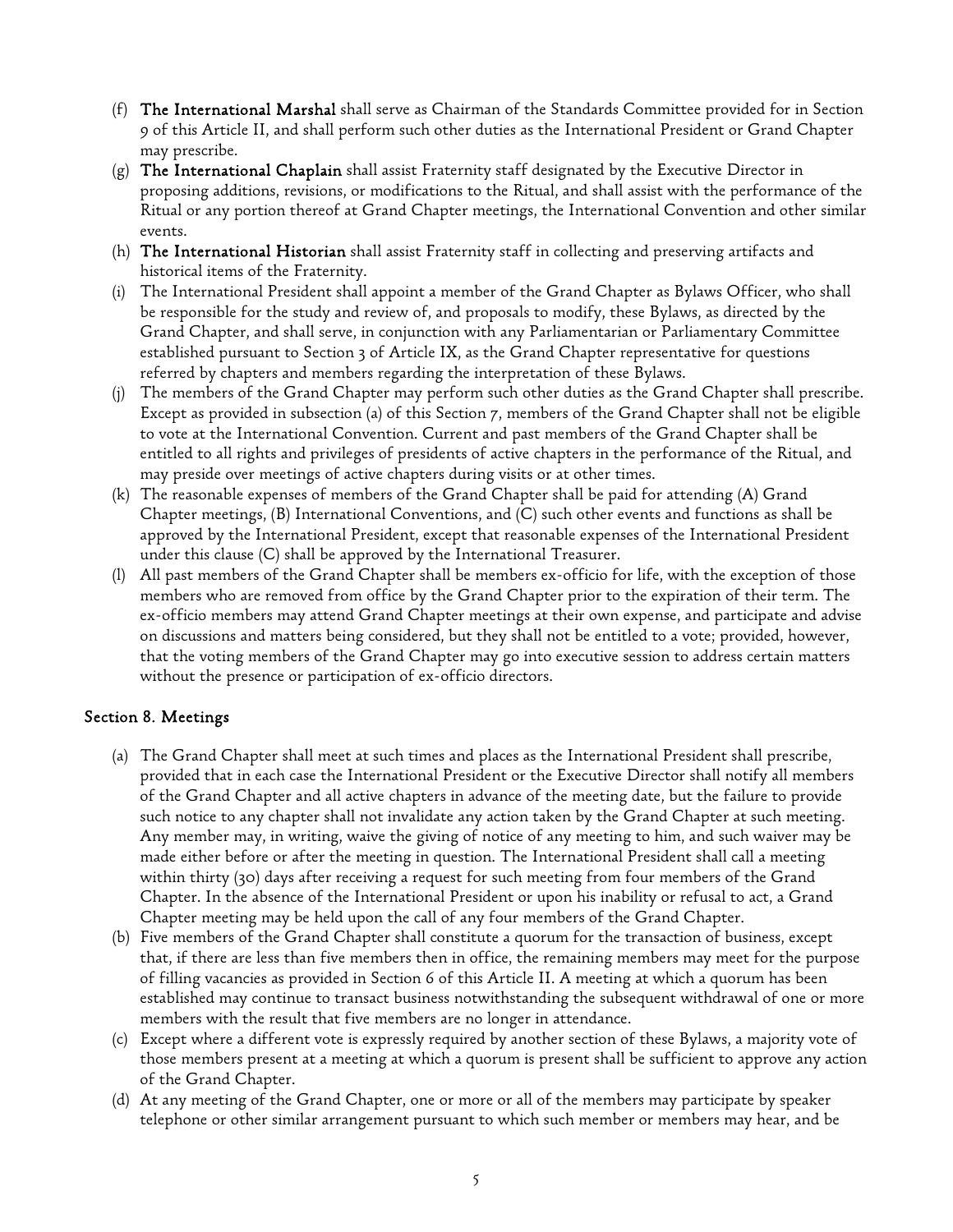heard by, all other members attending the meeting, and any member so participating shall be deemed to be present for all purposes.

- (e) Any action required or permitted to be taken at any meeting of the Grand Chapter, or any committee thereof, may be taken without a meeting if a written consent describing such action is signed by each member of the Grand Chapter or committee member and such written consent is included in the minutes or filed with the Corporation's records reflecting the action taken. Action taken by written consent shall be effective when the last Grand Chapter member or committee member signs the consent, unless the consent specifies a prior or subsequent effective date. A consent signed as described in this Section shall have the effect of a unanimous vote at a meeting of the Grand Chapter and may be described as such in any document. In the case of an electronic written consent, the transmission of the consent must be sent by electronic mail and set forth, or be submitted with, information from which it can reasonably be determined that the transmission was authorized by the applicable member of the Grand Chapter.
- (f) Promptly following each meeting of the Grand Chapter, and following each action taken pursuant to subsection (e) of this Section 8, the Executive Director shall communicate to the active chapters generally, or to such active chapters and such members as may be affected, the pertinent results of said meeting or action, to the extent that such notice is necessary or appropriate, giving due consideration to the confidentiality interests of the Grand Chapter, the individual active chapters, and individual members.

## Section 9. Committees

- (a) The Grand Chapter may from time to time maintain a Standards Committee and a Loss Prevention Committee.
	- $(1)$  The Standards Committee shall serve as a standards board for the Fraternity, serve in an advisory capacity to the Grand Chapter on standards issues, oversee the investigation of alleged violations by chapters of any of the provisions of these Bylaws, and, in some circumstances, formulate recommendations for any appropriate sanctions and/or remedial actions to address any such violations. The Standards Committee shall be composed of the International Marshal, as Chairman, and the following members to be designated by the International President: a second member of the Grand Chapter, a collegiate member, and two additional alumnus members who are not members of the Grand Chapter or employees of the Corporation. The terms of all members of the Standards Committee shall expire at each International Convention. An employee of the Corporation appointed by the International President shall serve as an ex-officio member of the Standards Committee.
	- $(2)$  The Loss Prevention Committee shall have responsibility for creating and maintaining appropriate risk management manuals and similar documentation, making recommendations with respect to risk management programs and policies of the Fraternity, and making recommendations regarding insurance policies, carriers and coverages.
- (b) The Grand Chapter may from time to time by resolution create, designate or abolish other committees of the Grand Chapter, each of which shall have such purposes, and such powers, as may be set forth in the original resolution of the Grand Chapter creating the committee or in any subsequent resolution of the Grand Chapter pertaining to that committee.
- (c) Except as otherwise specifically provided in these Bylaws or in the resolution creating a committee, the International President shall have the power to designate the chairman of each committee, who shall serve for an indefinite term. The International President, in consultation with the committee chairman, shall appoint the remaining members of the committee, who shall similarly serve for indefinite terms. Each committee shall have at least three members, at least one of whom shall be a then-current member of the Grand Chapter. Notwithstanding the provisions of the foregoing two sentences, the International Advisory Committee shall be composed of all living former International Presidents.
- (d) Unless otherwise provided for in these Bylaws or in a resolution of the Grand Chapter pertaining to such committee, a majority of the members then serving on a committee shall constitute a quorum for a meeting of the committee, and the vote of a simple majority of those present at a meeting at which a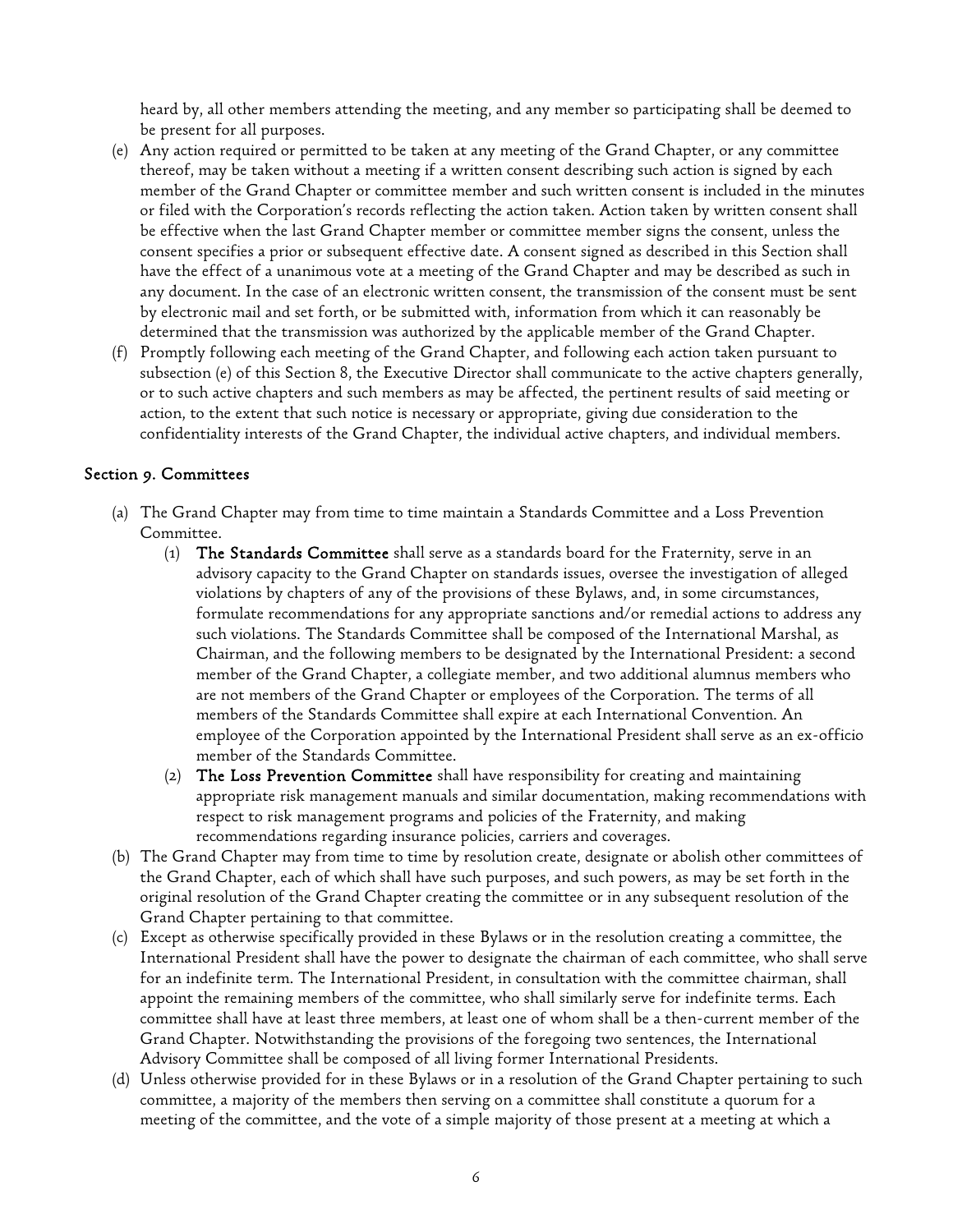quorum is present shall be sufficient to approve any action of the committee. Each committee shall determine the number and schedule of meetings to be held.

## Section 10. The Executive Director and the International Headquarters Staff

- (a) The Grand Chapter is authorized to appoint, for a definite or indefinite term, an Executive Director, who shall be an alumnus member, to manage and supervise the International Headquarters staff and the dayto-day operations of the Fraternity, consistent with policies established by the Grand Chapter, and to perform such other duties and exercise such other powers as are specified elsewhere in these Bylaws or as may be assigned to him from time to time by the Grand Chapter. The Executive Director shall receive such compensation as the Grand Chapter may determine. At least annually, the Grand Chapter, during a meeting and with the Executive Director in attendance, shall conduct a comprehensive review and appraisal of the performance of the Executive Director in achieving the purposes of the Corporation and the objects of the Fraternity, and shall establish goals for the Executive Director's future performance.
- (b) The Executive Director is authorized to appoint, for definite or indefinite terms, additional employees of the Corporation, and to establish titles, duties and compensation for such employees, subject to the limitations of the budgets established by the Grand Chapter pursuant to Section 11 of this Article II.
- (c) The Executive Director and all other employees of the Corporation shall be ineligible for election to the Grand Chapter during and for a period of three years after any such individual shall have ended his employment with the Corporation.
- (d) The Executive Director, during his term of office, shall be ex-officio a member of the Grand Chapter without the right to vote.

#### Section 11. Financial Matters

- (a) The Grand Chapter shall adopt, and monitor on a regular basis, an annual budget covering the revenues and expenditures of the Corporation. The Executive Director shall be responsible for implementing and monitoring that portion of the budget pertaining to the operations of the International Headquarters, and shall report promptly to the International Treasurer if he determines that any budgeted category of expenditure has been, or is likely to be, exceeded.
- (b) The Grand Chapter shall have the authority to assess an annual Rechartering Fee for each active chapter. The revenue from this Fee will be used for the operations of the Fraternity, and the amount of the Fee may be adjusted annually by the Grand Chapter to provide adequate operational funding for the Fraternity. The amount of the Fee may vary depending upon chapter size, defined as the number of Pledges and collegiate members according to the official records maintained by the International Headquarters, as of April 10th of each year, and the Fee shall be payable on such date as the Grand Chapter shall determine.

# Article III The International Convention

#### Section 1. Site and Date

 The Grand Chapter shall select the time and place of each International Convention, to be held biennially, giving appropriate consideration to (A) the opportunity for maximum possible collegiate and alumnus member participation, (B) the alternation of sites among various sections of the United States and Canada to the extent that financial considerations permit, and (C) the minimum disturbance to the academic schedules and activities of collegiate members.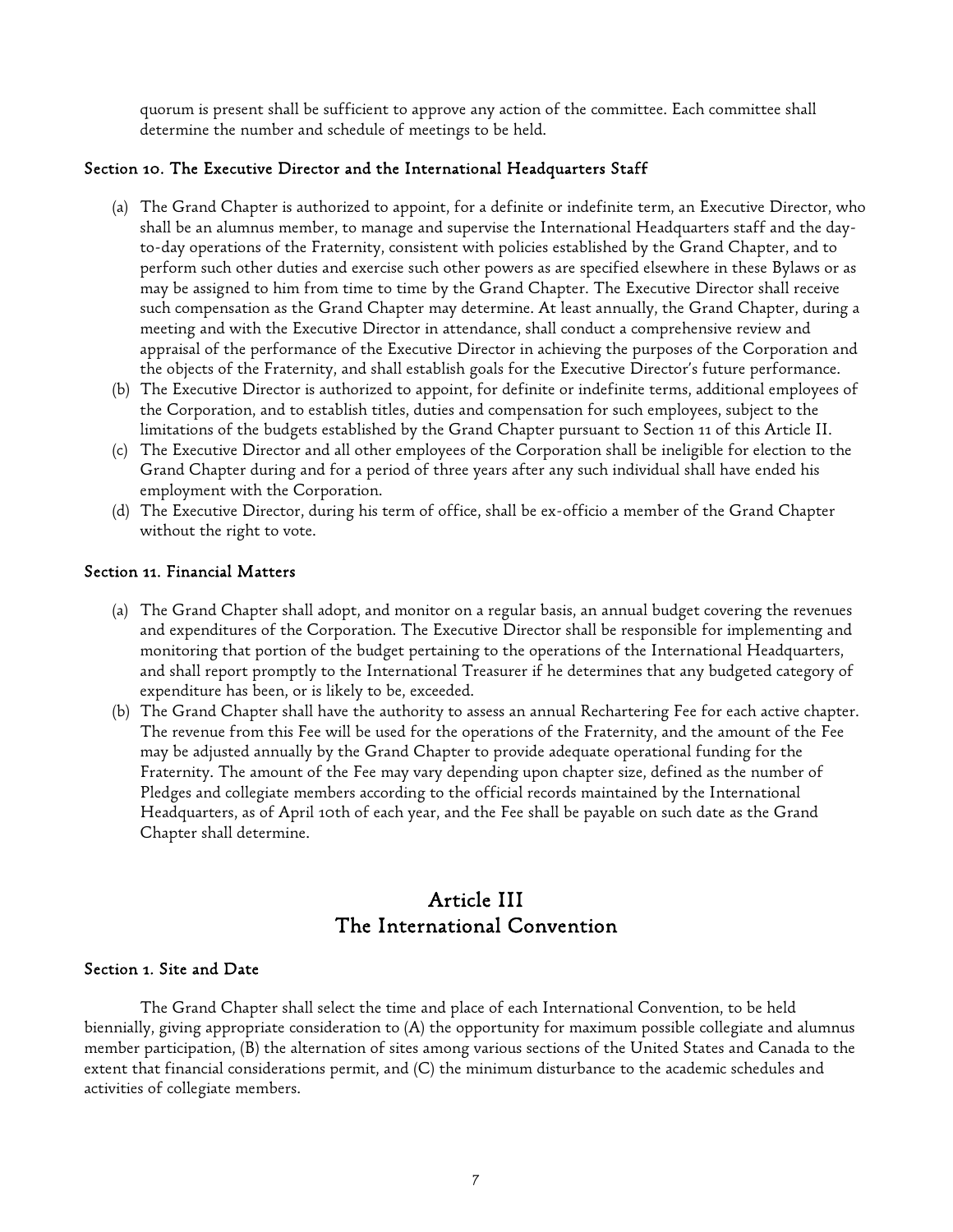#### Section 2. Composition

 The term "International Convention" shall refer to the business sessions conducted as provided by Section 7 of this Article III. The International Convention shall be composed of the Grand Chapter and one collegiate and one alumnus delegate from each active chapter; provided, however, that only delegates entitled to be seated pursuant to Section 5 of this Article III shall be considered to be part of the Convention.

## Section 3. Powers

 The International Convention shall have the power (A) to adopt resolutions concerning matters of interest to the Fraternity, including resolutions to amend, alter or revoke any portion of these Bylaws pursuant to Article IX, Section 2, or to amend, alter or revoke any resolution adopted by the Grand Chapter; (B) to hear and decide any appeals expressly provided for elsewhere in these Bylaws from an action of the Grand Chapter; (C) to elect the members of the Grand Chapter; and (D) to elect the International President and the International Vice President.

## Section 4. Resolutions, Appeals and Amendments

- (a) All appeals, amendments to these Bylaws, or other resolutions to be considered by the International Convention must be presented in writing to the Executive Director by an individual (in the case of an appeal pursuant to Article II, Section 5, by an active chapter or by the Grand Chapter not less than ninety (90) days prior to the opening date of the International Convention, except in the case of a summer Convention, when the final date shall be April 1; provided, however, that, in the case of an appeal of an action taken by the Grand Chapter:
	- (1) After the date which is thirty (30) days prior to the date by which presentation to the Executive Director would otherwise be required by this subsection but,
	- (2) Prior to the opening date of the International Convention, presentation shall be deemed timely if made reasonably promptly after the chapter or individual submitting the appeal learns of the Grand Chapter action.
- (b) All appeals, amendments to these Bylaws, or other resolutions submitted pursuant to subsection (a) shall be submitted by the Executive Director to the active chapters not less than sixty (60) days prior to the opening date of the International Convention, except in the case of a summer Convention, when the final date shall be May 1; provided, however, that, in the case of an appeal described in the proviso to subsection (a) of this Section 4, the appeal shall be submitted by the Executive Director as soon as reasonably practicable.
- (c) Any appeal, amendment to these Bylaws, or other resolution not submitted in accordance with subsection (b) may nevertheless be presented to and considered by the International Convention upon the affirmative vote of at least two thirds of the total number of votes which all seated delegates are entitled to cast or upon such lesser affirmative vote as the Grand Chapter shall specify by resolution.
- (d) Promptly after the receipt of any item presented under subsection (a) or subsection (c) above, the Executive Director, in consultation with the Bylaws Officer and any Parliamentarian or Parliamentary Committee designated pursuant to Article IX, Section 3, shall determine whether the item may properly be brought before the International Convention pursuant to these Bylaws and, if so, whether such item is properly characterized as an appeal, an amendment to these Bylaws, or a resolution of the International Convention. Upon such determination, the Executive Director shall notify the chapter or individual presenting the item of his determination, and shall advise the presenter and the International Convention as to the voting procedures and requirements applicable to the item.
- (e) Any presenter wishing to rephrase an item presented with proper technical or clarifying language may do so at any time prior to the vote, provided that such change does not alter the intent and purpose of the original submission.
- (f) Any item submitted to the International Convention which constitutes an amendment to these Bylaws shall be approved and shall become effective in accordance with Article IX, Section 2 of these Bylaws. Any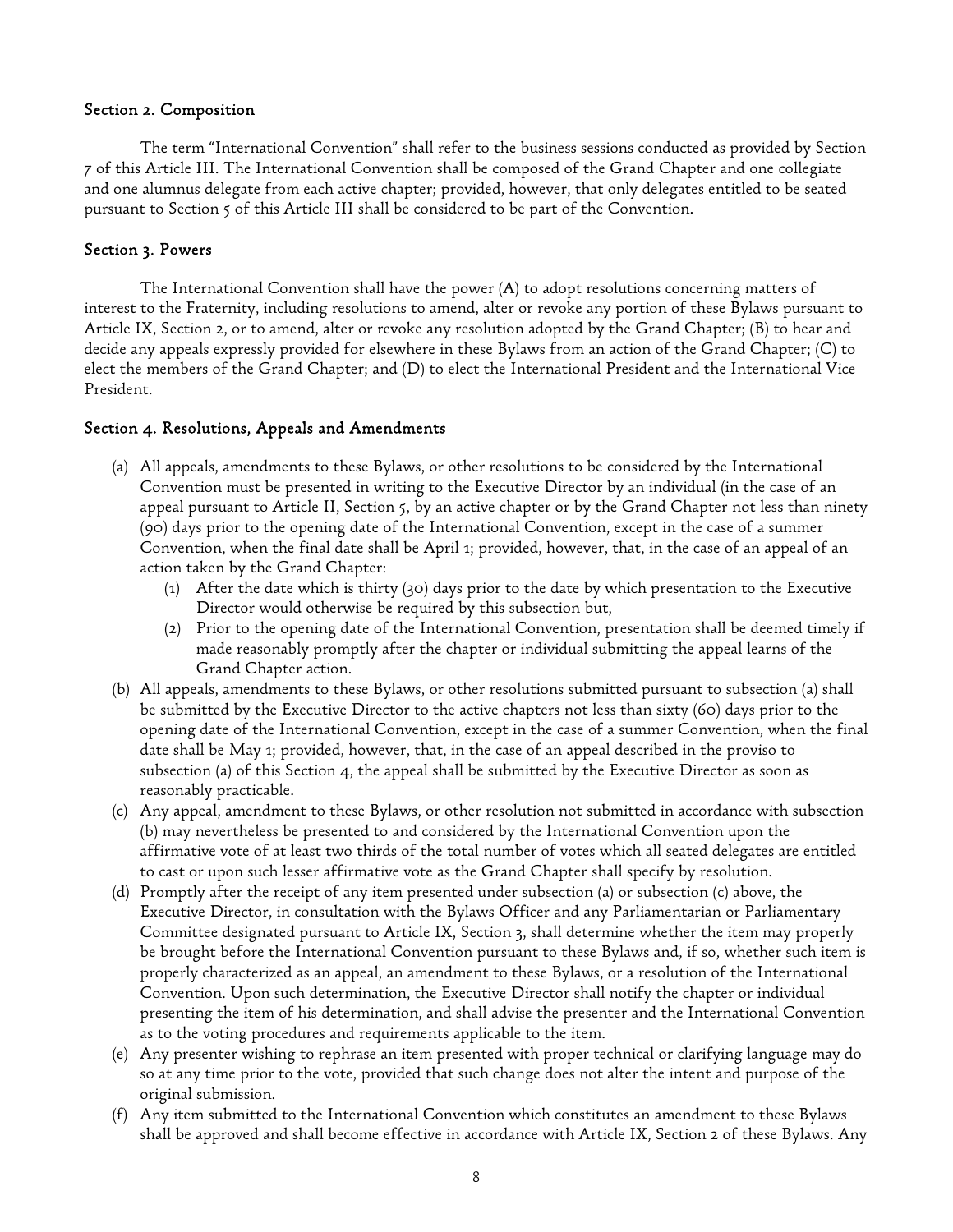item submitted to the International Convention which constitutes an appeal of an action by the Grand Chapter shall be approved and shall become effective as provided in the Section of these Bylaws providing the right to appeal. Any item submitted to the International Convention which constitutes a resolution of the International Convention shall be approved upon the favorable vote of a majority of the votes cast, and shall become effective immediately, unless otherwise provided by the terms of such resolution.

## Section 5. Delegates Eligible to be Seated

- (a) Each collegiate delegate shall be a collegiate member of the chapter he represents. Each alumnus delegate shall be an alumnus member or an honorary member of the chapter he represents. Delegates shall be selected in such manner as each active chapter may desire. Their names shall be submitted to the Executive Director by the active chapter secretary not less than sixty days prior to the date of the opening of the International Convention, except in the case of a summer Convention, in which case the final date for submitting names shall be May 1. In case the names of one or both of the delegates from any chapter are not so submitted, or in the case of the inability of a specified delegate to attend, the Grand Chapter, or its designee for such purpose, may permit the seating of a delegate whose name was not provided to the Executive Director as specified above, but in the absence of such permission a chapter may not be represented by any delegate whose name was not so provided.
- (b) At the beginning of each International Convention, the Executive Director shall present a list of those chapters which are not in good financial standing with the Grand Chapter. Financial good standing is defined as owing \$ 100 or less to the Grand Chapter as of the first day of the month during which the International Convention begins. Delegates from these chapters may be seated only upon full payment of the debt, or with the approval of a Credentials Committee established by the Grand Chapter.
- (c) No member currently serving on the Grand Chapter, nor the Executive Director or any then-current member of the International Headquarters staff, may serve as or be seated as an alumnus delegate.
- (d) No collegiate or alumnus delegate from an inactive chapter or from a suspended chapter shall be seated nor will any such chapter be recognized for any purpose except that an inactive chapter will be recognized for the purpose of bringing an appeal pursuant to Article IV, Section 4(e).

## Section 6. Penalty for Failure to Attend or Seat Collegiate Delegate

- (a) Any active chapter which fails to have a collegiate member registered for and in attendance at an International Convention shall be automatically placed on probation, and shall pay a fine in such amount as may be set from time to time by resolution of the Grand Chapter unless payment of such fine is waived by the International President upon good cause shown.
- (b) Any active chapter which fails to seat a collegiate delegate at an International Convention shall not be eligible to vote in any ratification vote pursuant to Section 2(b) of Article IX arising out of actions taken at that International Convention.

## Section 7. Manner of Conducting International Convention

The International Convention and all matters incidental thereto shall be conducted in accordance with this Section, unless the International President directs otherwise. Any procedural question not addressed by these Bylaws shall be resolved in accordance with the then-most recent edition of Robert's Rules of Order.

(a) Presiding Officer. The International Convention shall be called to order by a collegiate delegate of the oldest active chapter having a collegiate delegate seated, or an alternative recommended by the Executive Director and approved by the Grand Chapter. The collegiate delegate of the newest active chapter having a collegiate delegate seated shall act as First guard. As soon as the delegates are properly seated and the International Convention has been called to order, the alumnus delegate from the oldest active chapter having an alumnus delegate seated shall retire and conduct into the room the members of the Grand Chapter. The International President shall then take charge of the International Convention, appointing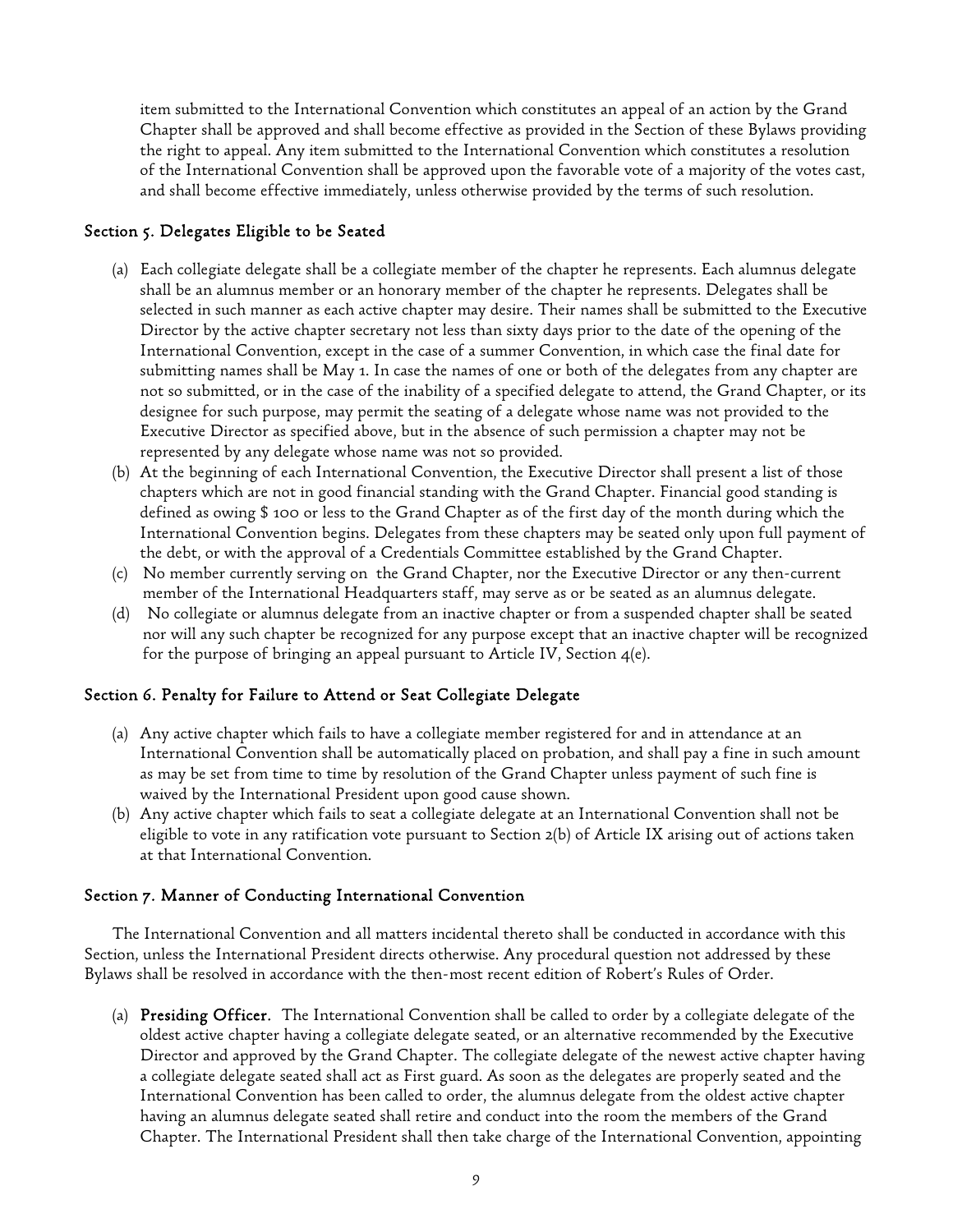one or more non-delegate alumnus members to act as guards. The International President shall remain in charge of the International Convention until its conclusion, except during the time of the election of members of the Grand Chapter and the International President and the International Vice President, during which time the current members of the Grand Chapter and candidates for the Grand Chapter shall retire and the appointed collegiate delegate shall again preside. During the election, a former member of the Grand Chapter, not a candidate for election, designated by the International President, shall assist the presiding officer in conducting the election. As soon as the election of the members of the Grand Chapter and the International President and the International Vice President is completed, the Grand Chapter (as it was constituted prior to the elections) shall again return and the International President shall again take charge of the meeting.

- (b) Order of business. The order of business shall be as follows unless otherwise ordered by the International President or the affirmative vote of at least two thirds of the total number of votes which all seated delegates are eligible to cast:
	- (1) Calling the International Convention to order by the collegiate delegate of the oldest active chapter having a collegiate delegate seated.
	- (2) Entrance of Grand Chapter -- recognition by Grand Honors.
	- (3) Opening prayer by International Chaplain.
	- (4) Report of Credentials Committee.
	- (5) Calling the roll of active chapters by International Secretary, unless Credentials Committee report renders this unnecessary.
	- (6) Approval of reports of International President, International Treasurer, Executive Director and other officers.
	- (7) Consideration of Resolutions, presented by chapters in the order of their installation.
	- (8) Consideration of other business.
	- (9) Election of members of Grand Chapter.
	- (10) Election of International President and International Vice President.
	- (11) Re-entrance of Grand Chapter -- recognition by Grand Honors.
	- (12) Announcement of election results by the collegiate delegate of the oldest active chapter having a collegiate delegate seated.
	- (13) Installation of new Grand Chapter.
	- (14) Closing prayer by International Chaplain.
	- (15) Adjournment.

## (c) Voting; how done.

- (1) Each collegiate delegate and each alumnus delegate shall have one vote during the International Convention; provided, however, that, in the case of any active chapter for which only a collegiate delegate is seated, or only an alumnus delegate is seated, said delegate shall be entitled to cast two votes.
- (2) Voting shall be by acclamation, by raised hands, by standing, or by secret ballot. The method of voting shall be at the discretion of the presiding officer, except that: (A) voting for members of the Grand Chapter, International President and International Vice President shall be by secret ballot unless in a particular case the number of nominees for Grand Chapter, International President or International Vice President does not exceed the number to be elected, (B) voting on any other matter shall be by secret ballot if the International Convention adopts a resolution to that effect by a majority of all votes cast, and  $(C)$  in any situation not covered by clauses (a) and (c) of this subsection (c)(2), voting shall be by standing upon the request of any delegate.
- (3) The International President shall have the privilege of voting in case of a tie on a matter other than an election, but the other members of the Grand Chapter have no vote unless presiding in the absence of the International President.
- (d) Only seated delegates and present and past members of Grand Chapter shall be entitled to address Convention business sessions, but the presiding officer may, in his sole discretion, permit others to address Convention business sessions if he believes that such a step would be likely to assist the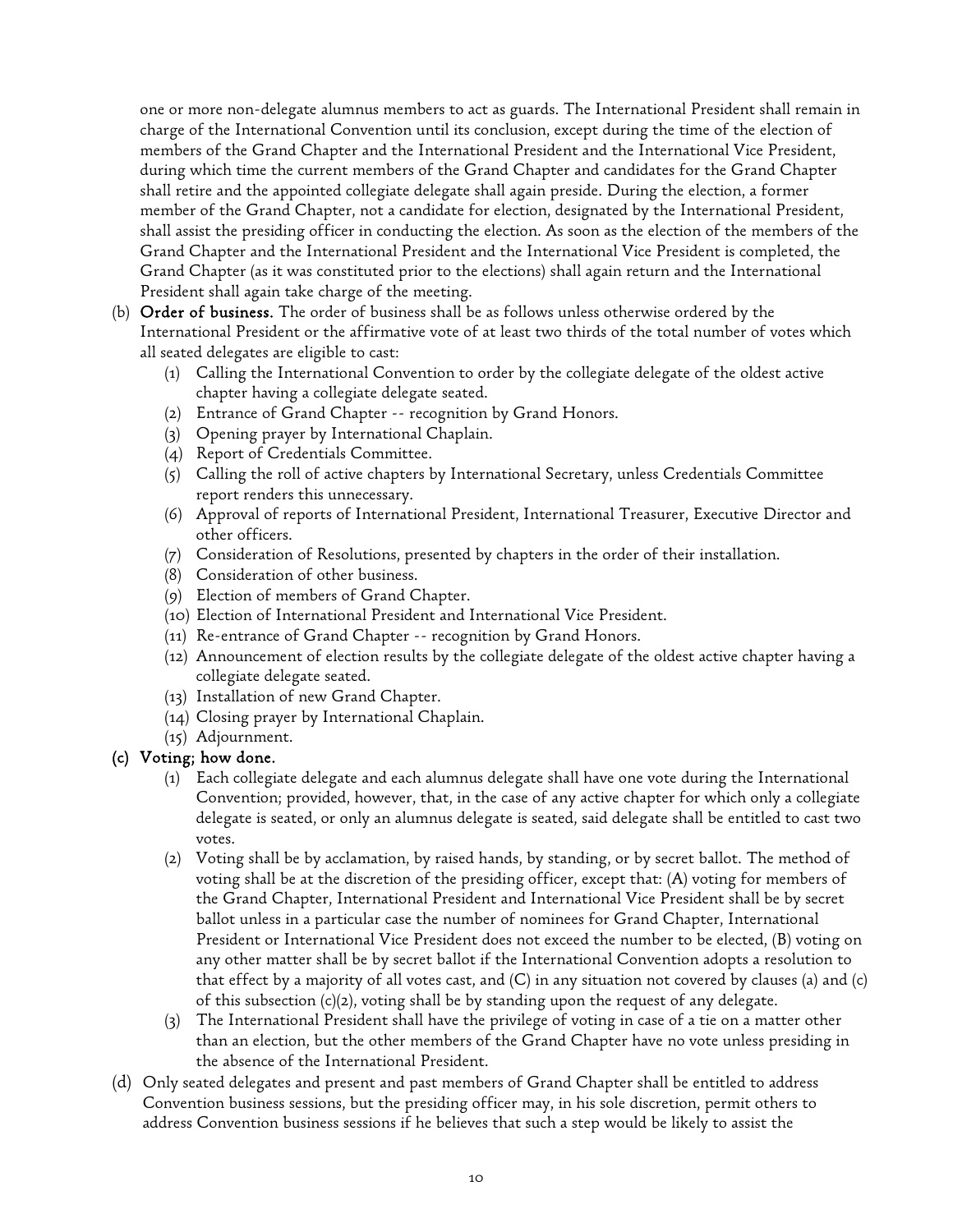Convention's decision-making process.

#### Section 8. School of Fraternity Practices

 A "School of Fraternity Practices" shall be held in conjunction with each International Convention, and adequate time shall be allowed for its designated curriculum.

#### Section 9. Local Fraternity Guests

 Representatives of colonies, local fraternities or interest groups may attend the School of Fraternity Practices held in conjunction with the International Convention, but only members of the Fraternity may attend sessions of the International Convention.

# Article IV Establishment and Status of Active Chapters

#### Section 1. Names

 Subject to Section 10 of Article VI, the active chapters shall be named by the letters of the Greek alphabet, with the first chapter being Alpha, until all single letters have been used. The next series of chapters shall use the prefix Alpha, with the first chapter of that series being Alpha Beta, followed by a series using the prefix Beta, with the first chapter of that series being Beta Alpha. Succeeding series of chapters shall have prefixes established in the order of the Greek alphabet. To avoid confusion, chapter names consisting of the same letter used twice, such as Alpha Alpha, shall not be used. The same name shall not be given to more than one chapter, and the name once given to an active chapter at a particular institution shall not be withdrawn from that institution.

#### Section 2. Expansion

 The Fraternity shall seek to expand by establishing new active chapters and for this purpose the Grand Chapter shall have the authority to establish colonies at four-year accredited, undergraduate educational institutions in accordance with policies, practices and criteria adopted from time to time. Before any colony of the Fraternity shall be established, the Grand Chapter, by resolution, shall approve the group seeking colony status.

#### Section 3. Chartering

- (a) The procedure for the establishment of new active chapters through the granting of new charters shall be as set forth in this Section 3. The procedure for the re-establishment of an active chapter through reinstallation of a chapter whose charter has been revoked shall be as set forth in Section 4(g) of this Article IV.
- (b) All petitions for charters shall be submitted to the Grand Chapter for approval, which approval shall require a three-fourths vote of all Grand Chapter members then in office.
- (c) The Grand Chapter shall determine the installation date for all new active chapters, as well as the amount of the installation or re-installation fee, which may include the costs of the charter document, gavel, photographs of the Founders of the Fraternity and other similar items.

## Section 4. Discipline of Chapters; Probations; Suspension; Revocation of Charter; Re-Installation

#### (a) Probation.

(1) The Executive Director shall have the power, after considering all relevant facts and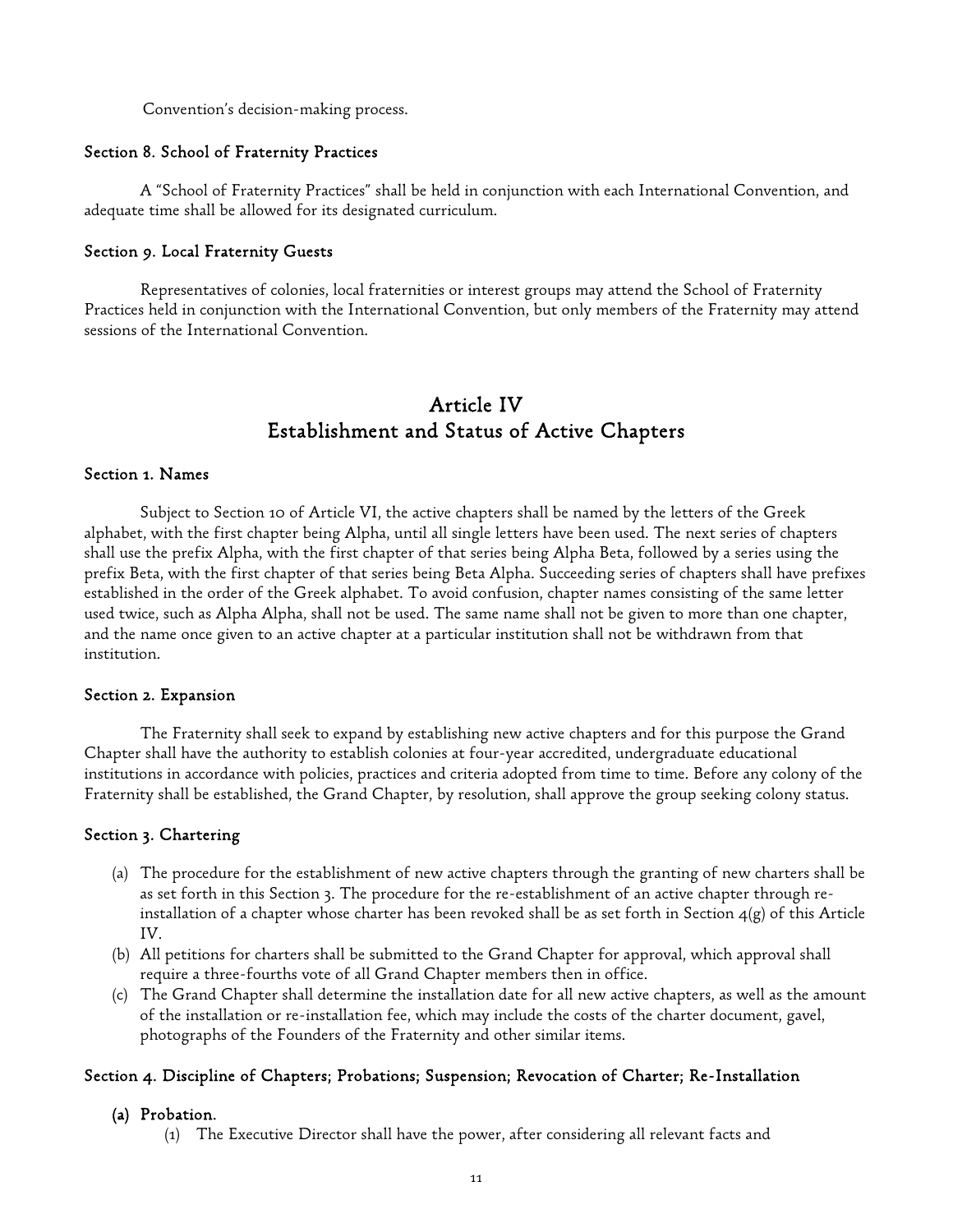circumstances, to place a chapter on probation for a period of up to six months, or to impose any lesser sanction, for violation of an applicable law, these Bylaws, or any other Fraternity policy, position statement, practice or procedure. A chapter placed on probation by the Executive Director shall have the ability to appeal such probation determination to the Standards Committee. The determination of the Standards Committee with respect to any such appeal shall be the final and binding determination.

- (2) The Executive Director may also recommend any longer period of probation by forwarding such recommendation to the members of the Grand Chapter, and each such Grand Chapter member shall have five business days following receipt of such recommendation to notify the other members that he requests a change in the recommended sanction, or a vote on the recommendation. If no such notification is made, the recommendation of the Executive Director shall become effective as the act of the Grand Chapter.
- (3) The Grand Chapter also shall be authorized at any time to place an active chapter on probation for any such violation.
- (4) In connection with any such probation, the Executive Director or the Grand Chapter, as the case may be, may place upon any such chapter any limitation on its activities, not inconsistent with these Bylaws, and may specify any affirmative requirement for the chapter's conduct, that it deems necessary or appropriate.
- (5) The party establishing any probation pursuant to paragraphs (1), (2) or (3) of this Section 4(a) may establish a Probation Committee, consisting of not less than three nor more than seven alumnus members (who need not be members of the chapter in question) for the purpose of guiding the chapter in question during its period of probation, assisting in the recruitment, education and initiation of Pledges, and otherwise facilitating the successful completion of the probation. The party establishing the Probation Committee shall designate the chairman of the Committee, and the affirmative vote of a majority of the members of the Committee present at a meeting at which a quorum is present shall be sufficient for the approval of any Committee action except to expel collegiate members. The Committee shall have the power to interview collegiate members of the chapter in question, and make such other investigation as it deems appropriate. Based on the results of such information and other investigation, and upon any input from the Standards Committee or the International Headquarters, the Committee shall have the power granted to the Grand Chapter pursuant to Section 13(d) of Article VI to suspend collegiate members, and to remove and replace any officers of the chapter in question. Probation Committees shall have the authority to expel collegiate members by a three-fourths vote of all members of the committee.
- (6) If the Grand Chapter determines, in the case of any probation pursuant to paragraphs (1), (2) or (3), that the probation of the chapter in question requires guidance and facilitation but that the creation of a Probation Committee is not feasible or advisable, it may, by resolution, grant to the Executive Director the powers enumerated in paragraph  $(5)$  of this Section  $4(a)$  to suspend collegiate members pursuant to Section 13(d) of Article VI and to remove and replace officers of the chapter in question.
- (7) The Grand Chapter may at any time remove a chapter from any probation, and the Executive Director may at any time remove a chapter from any probation imposed pursuant to paragraph (1) or (2) of this subsection.
- (b) Limited Orders. The Executive Director may issue a Limited Order, which may restrict an active chapter from undertaking, performing or participating in a specific activity or event or from conducting specific chapter operations for a period of up to ten days from the date of the Limited Order, and which shall be delivered to the active chapter president in the most expeditious manner reasonably available.
- (c) Suspension. The International President shall have the power, upon the written request of the Executive Director, to temporarily suspend the charter of any active chapter for a stated period not to exceed 60 days. The Grand Chapter shall have the right to suspend the charter of an active chapter, for a stated period not to exceed 180 days, for violation of an applicable law, these Bylaws, or the terms of any probation previously placed upon the active chapter. Any chapter placed upon suspension shall be given a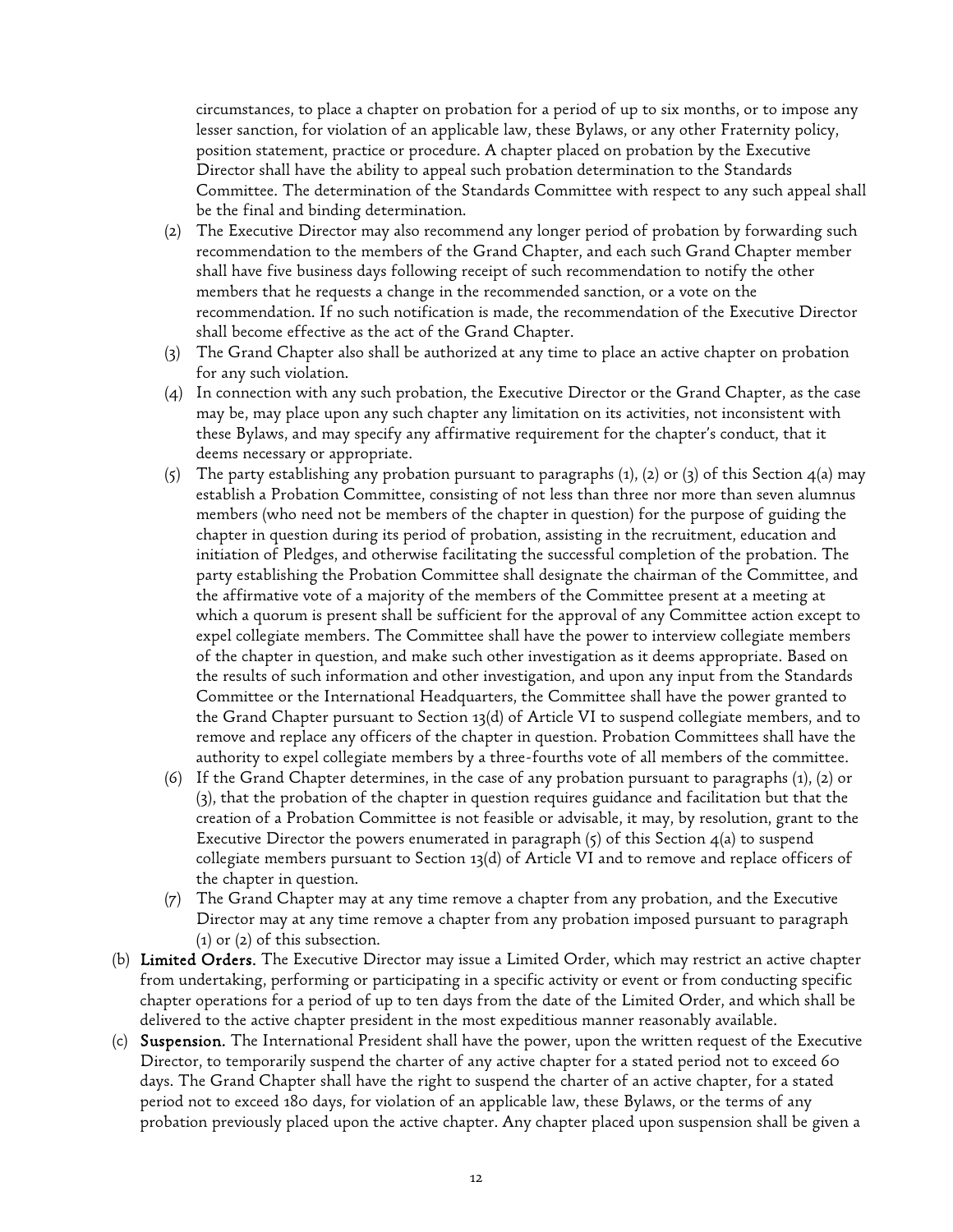reasonable time after notification of the suspension to remedy the circumstances giving rise to the suspension and to satisfy any other conditions which may be placed upon the chapter in connection with the suspension before any action is taken by the Grand Chapter pursuant to subsection (d) of this Section 4. A suspended chapter may not extend an invitation to any individual to become a Pledge, or initiate any member, and may conduct only such activities as shall be stated in the original declaration of suspension or thereafter approved by the Grand Chapter. The Grand Chapter shall have the right to lift any suspension placed upon an active chapter prior to its stated expiration.

- (d) Revocation of Charter. The Grand Chapter, by a three-fourths vote of all members then in office, shall have the right to revoke the charter of any active chapter (1) For material or repeated violation of or failure to comply with any applicable law, these Bylaws, the terms of any probation or suspension previously placed upon the active chapter, or any statement of minimum standards of operation adopted by the Grand Chapter or, (2) As a result of any other condition or circumstance which, in the opinion of the Grand Chapter, prevents the continued viable operation of the active chapter. Following the action of the Grand Chapter to revoke a charter, the affected chapter shall be considered an inactive chapter, and shall not be considered an active chapter for any purpose.
- (e) **Appeal of Revocation**. Any action by the Grand Chapter revoking a charter may be appealed to the next International Convention, and the appeal shall be declared sustained upon receiving at least three fourths of the total number of votes which all seated delegates at the International Convention are entitled to cast.
- (f) Safekeeping of Chapter Items. Upon the revocation of the charter of any active chapter, all records, Ritual Books, minutes and correspondence, and the charter, of the chapter shall be immediately returned to the International Headquarters.
- (g) Re-Installation. The Grand Chapter, by a three-fourths vote of all members then in office, shall have the right to re-install any inactive chapter, including an inactive chapter of any fraternity merged with or into the Fraternity. In conjunction with a decision whether or not to re-install any such chapter, the Grand Chapter may follow any procedures, impose any conditions, and assess any charges, as if the decision were one to approve a petition for a new charter pursuant to Section 3(A) of this Article IV.

# Article V Organization and Conduct of Active Chapters

## Section 1. General

- (a) Chapter Bylaws may be adopted and amended from time as an active chapter deems advisable, provided that they in no way conflict with these Bylaws or the Ritual of this Fraternity, or with any resolution of the International Convention or of the Grand Chapter, or with any written directive of the Executive Director which has been distributed to active chapters.
- (b) References in this Article V to "members" shall, unless otherwise specified or unless the context clearly requires otherwise, mean collegiate members of the active chapter in question.
- (c) Except as otherwise specifically provided in these Bylaws, the vote to approve a particular active chapter action, and the members eligible to vote concerning such action, shall be determined by reference to the active chapter's Bylaws or otherwise determined by the active chapter.

## Section 2. Active Chapter Officers

 The officers of the active chapter shall include a president, vice president, vice president of health and safety, secretary, treasurer, marshal, chaplain, scholarship chairman, recruitment chairman, historian, first guard, and second guard, and shall rank in the order named. Bylaws of active chapters may provide for such other and additional officers as such chapters may desire; provided, however, that additional officers shall be inferior in rank to those named herein, and none of the officers named shall be eliminated. All officers of the active chapter shall be collegiate members of that active chapter.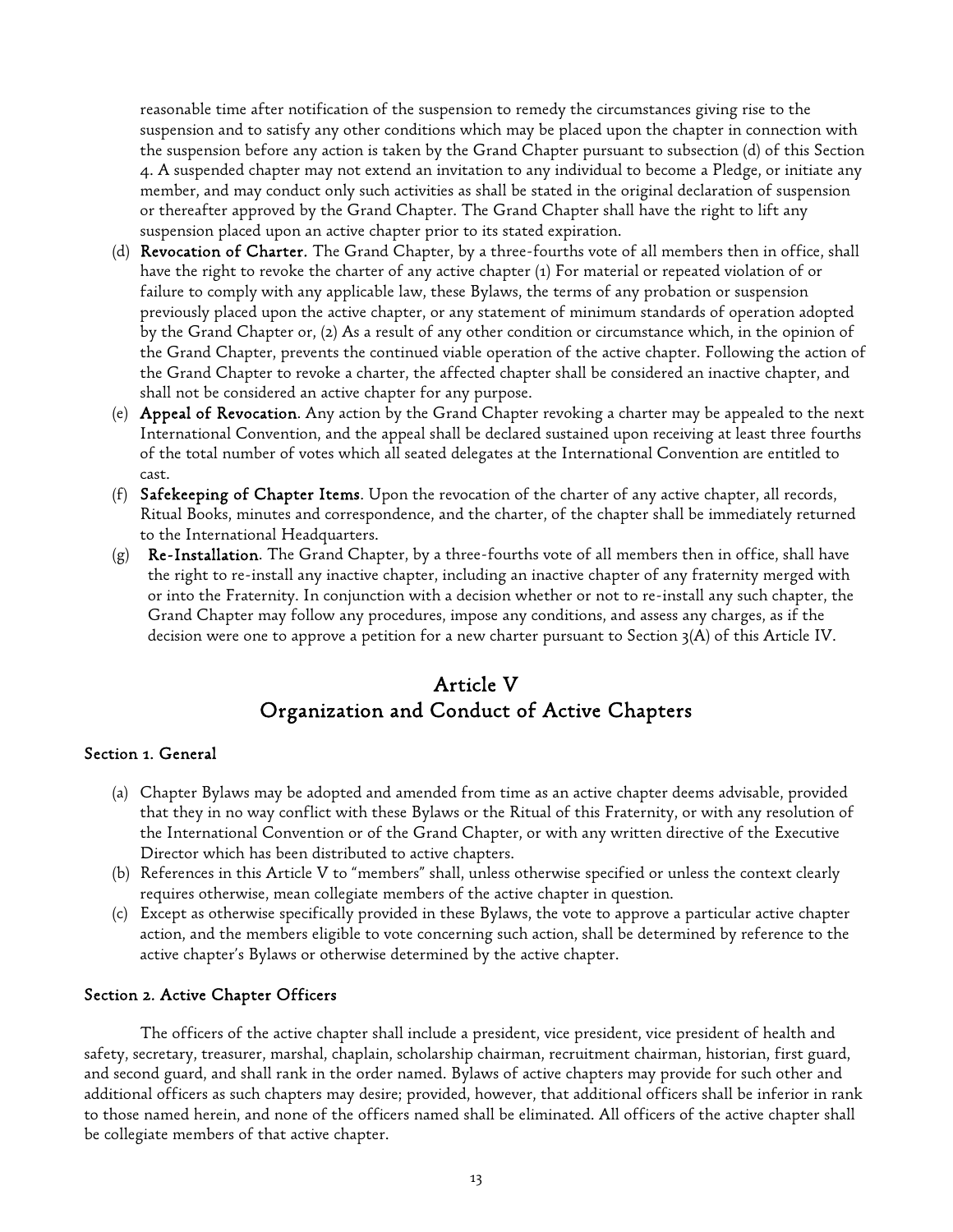## Section 3. Election of Active Chapter Officers

- (a) Effective January 1, 2013, Officers of each active chapter shall be elected annually in November of each school year for one-year terms, except when a chapter is granted permission by the Executive Director to hold elections on an alternative schedule for good cause shown. The term of office of any officer shall expire at the installation of his successor, which shall occur during the month of December, unless otherwise approved by the Executive Director. No person shall hold two of the offices listed in the first sentence of Section 2 of this Article V when another person holds none, except by the unanimous vote of the chapter.
- (b) All officers enumerated in the first sentence of Section 2 of this Article V shall be elected by vote of the chapter. The election of each such officer shall be by ballot at a meeting at which a quorum is present; the nominee receiving the majority of all votes cast being declared elected. In case no person receives such a majority, the president shall immediately state that there has been no election and announce the names of the two candidates with the greatest number of votes, but shall give no other information regarding the ballot. The members shall then vote upon these two names, and a majority shall elect. In case this shall result in no election, the president shall again announce no election, but no other information in regard to the ballot. The election of such officer shall be then postponed to the next regular meeting when the above rules shall again govern. On determination of a successful ballot, the president shall announce the name of the member so elected, but shall give no other information in regard to the ballot. No record of the ballot shall be kept except the name of the member elected.
- (c) In the event of the death, resignation or removal of any officer elected pursuant to subsection (B) of this Section 3 for any cause whatsoever, his successor shall be chosen at the next meeting of the chapter in the manner prescribed in subsection (b) above.
- (d) Notwithstanding any other provision of this Section 3, in the case of an active chapter on probation pursuant to Section 4(a) of Article IV, active chapter officers may be appointed by a Probation Committee acting pursuant to Section  $4(a)(5)$ , or by the Executive Director pursuant to Section  $4(a)(6)$ , in each case after conducting such procedures, and giving such notice, as it or he deems appropriate.

## Section 4. Removal of Active Chapter Officers

- (a) Before any elected officer may be removed from his office, at least one-third of the members of the active chapter shall prepare and sign a statement of charges, setting forth their reasons for the proposed removal. This statement of charges shall be submitted to the chapter president. If the chapter president is the officer in question, then the charges shall be submitted to the vice president. The president or other officer shall then schedule a meeting to address the charges in accordance with the procedures specified in this section.
- (b) A separate statement of charges, which does not contain the names of the members who signed the statement submitted to the president or vice president, must be given personally to the officer in question at least seven (7) days before the meeting is held regarding the charges. The statement of charges must also contain the day, date, time and place of the meeting. Members of the chapter must be notified of the day, date, time and place of the meeting through the most expeditious form(s) of communication for the chapter.
- (c) If the statement of charges cannot be given personally to the officer in question, the statement of charges must be sent by certified mail, or comparable method resulting in a receipt being delivered to the chapter, to the last known address of the officer in question. The letter must be postmarked at least fourteen days before the date of the hearing.
- (d) An alumnus member must be present for this meeting.
- (e) The chapter president may chair the meeting, or he may ask an alumnus member to chair the meeting. If the chapter president is the officer in question, the vice president may chair the meeting or ask an alumnus member to chair the meeting.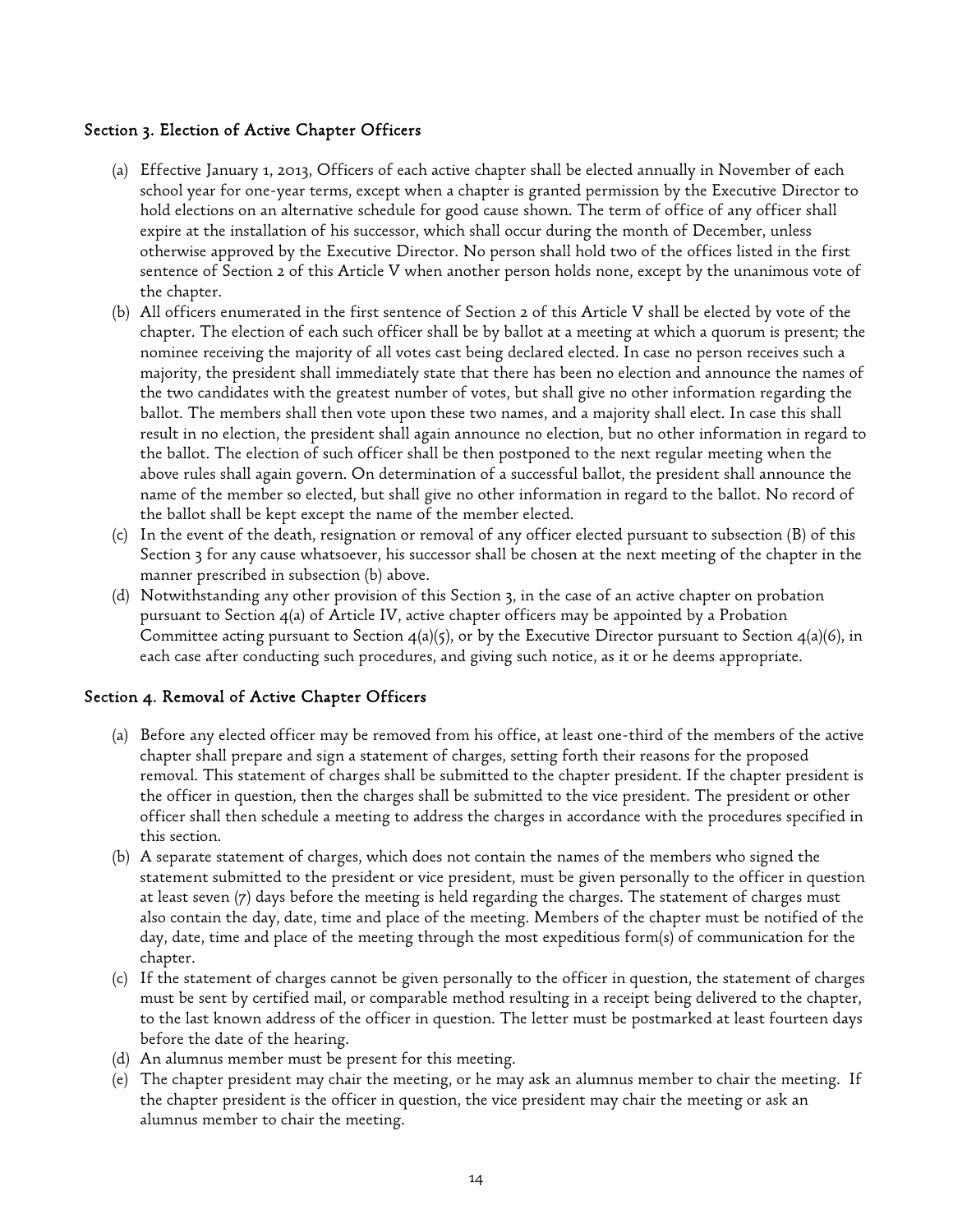- (f) After calling the meeting to order and determining that a quorum of members is present, the chair shall state the nature of the charges without revealing the names of the members who signed the statement. Witnesses may be called to support the charges, and the officer and other members may question the witnesses. The officer in question may then respond to the charges, and may call witnesses on his behalf. Members may ask questions of the officer in question and his witnesses.
- (g) The officer in question shall then withdraw from the meeting and the members present shall be given an opportunity to discuss the matter. The officer in question may be recalled to the meeting to answer any questions at the request of any member.
- (h) After any additional questions have been asked, the officer in question shall withdraw from the meeting. The members shall then vote as to whether the officer in question should be removed from office. If two thirds of the members present and eligible to vote shall vote to remove the officer from office, he shall be declared removed from office. The chapter secretary shall immediately inform him of the decision. The former officer may enter the meeting, and another member should be elected pursuant to Section 3(b) of this Article V to fill the vacancy created by the removal.
- (i) If less than two thirds of the members present and eligible to vote shall vote to remove the officer in question from office, the officer shall remain in office, the matter shall be considered closed, and the officer may not thereafter be charged pursuant to this Section 4 based upon the same actions that brought about the original charges.
- (j) Upon completion of the meeting, the presiding officer or alumnus shall, if the officer is removed, prepare a report describing the meeting and outcome and submit the report within seven (7) days to the Executive Director.
- (k) Notwithstanding any other provision of this Section 4, in the case of an active chapter on probation pursuant to Section 4(a) of Article IV, active chapter officers may be removed by a Probation Committee acting pursuant to Section  $4(a)(5)$ , or by the Executive Director pursuant to Section  $4(a)(6)$ , in each case after conducting such procedures, and giving such notice, as it or he deems appropriate.

## Section 5. Absence of Active Chapter Officers

 In the event of the absence of any officer(s) at the formal opening of any meeting, the president shall appoint a member or members to fill the vacancy or vacancies during the absence of the officer(s). In the event of the absence of the president and vice president, the next highest ranking officer who is present shall preside and shall fill any vacancies as provided above.

## Section 6. Duties and Powers of Active Chapter Officers

- (a) President. The president shall preside at all meetings of an active chapter, perform all duties expected of the president of a parliamentary body and organization, and have the privilege of voting on all questions and all candidates for admission to membership in the chapter. In the event of a tie vote, if the president or acting president has voted, the motion shall be declared lost. The president shall oversee the general operation of the chapter and the performance of his fellow officers and shall serve as a representative of and spokesman for his chapter. The president shall ensure that all members and Pledges are aware of and have been educated in regards to all policies, practices and rules of Theta Chi Fraternity; he shall ensure that the chapter is at all times in compliance with the requirements of the Risk Management, Standards, and Insurance Manual of Theta Chi Fraternity and that the health and safety of members, Pledges and visitors at chapter functions is safeguarded to the maximum extent possible.
- (b) Vice President. The vice president shall officiate in the absence of the president with the same powers and privileges as the president. The vice president shall oversee the internal operations of the chapter, supervise all committees and committee chairmen, and assist the president in carrying out his duties and responsibilities.
- (c) Vice President of Health and Safety. The vice president of health and safety shall implement programming and practices within the chapter designed to promote the health and safety of members,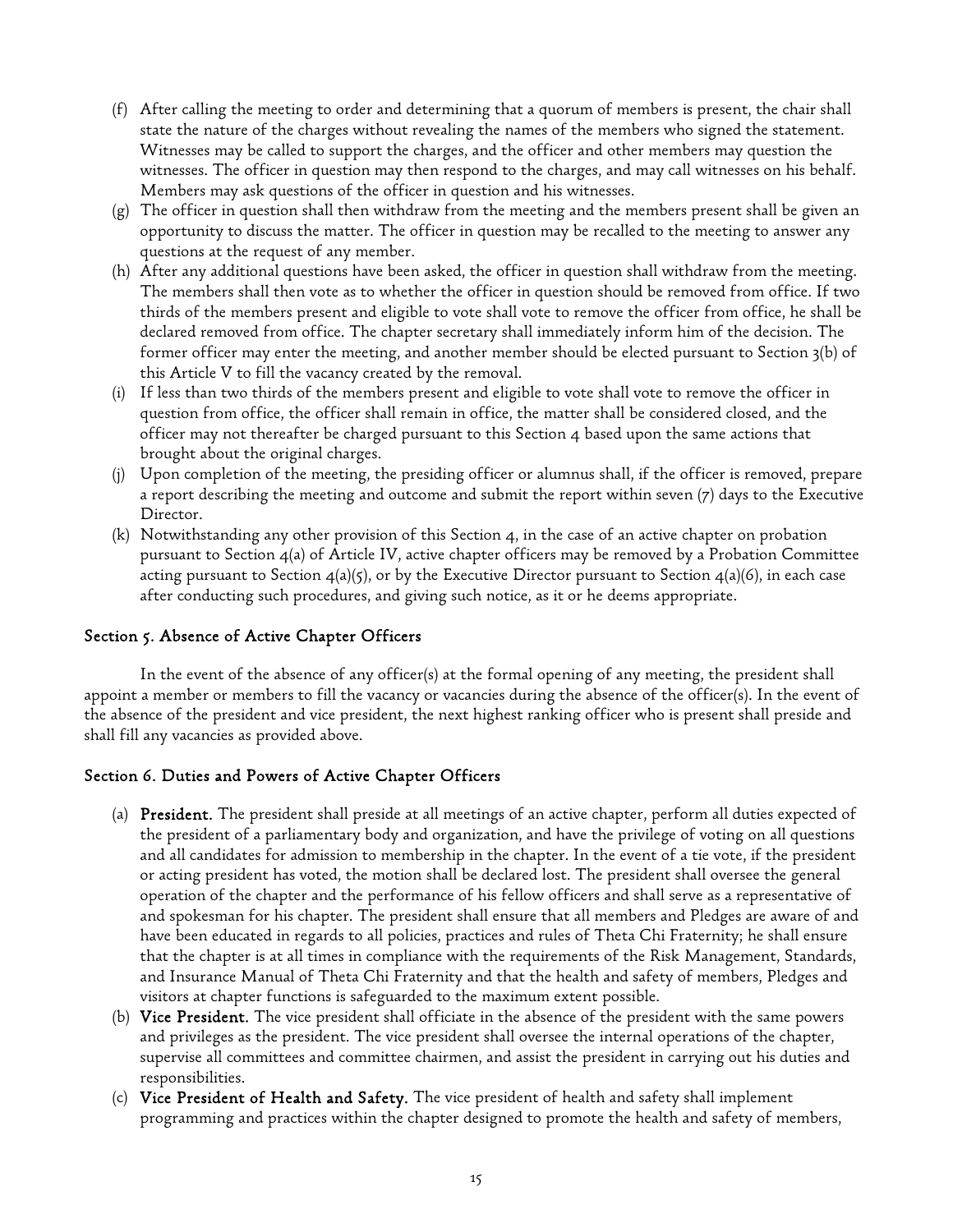Pledges, and visitors.

- (d) Secretary. The secretary shall keep an accurate, complete and impartial record of the meetings and proceedings of the chapter, and shall have custody of these Bylaws, chapter Bylaws, meeting minutes, member records, and other records of the chapter, except for those pertaining to the treasurer or any other officer as specifically provided. He shall be responsible for submitting all required or appropriate fees and forms to the Executive Director, including all forms and records required by subsections  $4(c)$ ,  $4(e)$ and 4(h) of Article VI in connection with the registration of Pledges, requests for initiation, and the recording of new initiates. Except as otherwise provided, he shall process and respond to all correspondence from the Executive Director, any member of the International Headquarters staff, the Grand Chapter, any alumnus member and any other active chapter.
- (e) Treasurer. The treasurer shall collect all fees, dues, assessments and fines. He shall collect all Pledge registration and initiation fees for the secretary. He shall be responsible for establishing and following a budget for each school year.
- (f) Marshal. The marshal shall be responsible for the education of Pledges of the chapter. His responsibilities shall include development of the educational program and conduct of the entire educational process, and shall continue until the Pledges have been properly prepared for initiation. He shall assist the treasurer and the secretary in the collection of fees and the filing of forms required by subsections  $4(c)$  and  $4(e)$  in connection with the registration of Pledges and the initiation of members. He shall at all times serve as an example for Pledges and members to follow, and shall make certain that no hazing practices are allowed to take place in the educational program or otherwise, or tolerated under any circumstances. He shall make certain that every Pledge is assigned a collegiate member as a big brother or other mentor to assist him in learning about the Fraternity.
- (g) Chaplain. The chaplain shall conduct devotional exercises at all appropriate times. He shall be responsible for the proper conduct of the Ritual and for safekeeping of all items used during the Ritual. He shall be responsible for keeping the Ritual books secure and in good condition, but accessible for all members to review. He shall use every opportunity to educate the members about the Ritual.
- (h) Scholarship Chairman. The scholarship chairman shall design and implement programs to promote, encourage and recognize high academic achievement by members and Pledges, and shall monitor and report on the chapter's scholarship standing from time to time. He shall be responsible for assisting any member or Pledge in obtaining appropriate tutoring or other study assistance.
- (i) Recruitment Chairman. The recruitment chairman shall conduct the recruitment and bid process, document all relevant actions and activities.
- (j) Historian. The historian shall maintain written and photographic records of chapter activities, events, occurrences, awards, achievements and honors. He shall keep a permanent record of all collegiate and alumnus members and shall inform the International Headquarters of address changes for such members on a regular basis. He shall seek to obtain, collect and preserve all historical and archival items and materials and keep these in suitable containers or display areas.
- (k) First Guard. The first guard shall be custodian of the chapter meeting room. He shall guard the door during meetings and admit no one but members of the Fraternity. He shall also assist the chaplain in preparation for and conduct of the Ritual.
- (l) Second Guard. The second guard shall assist the first guard in the discharge of his duties.
- (m) All of the foregoing officers shall share responsibility for the overall compliance of the chapter with these Bylaws, the Ritual, the Bylaws of the chapter, and other applicable rules.

## Section 7. Scheduling of Active Chapter Meetings

(a) Each active chapter shall hold a regular meeting once a week when school is in session, unless for very urgent reasons such a meeting be impractical. The day and hour of the meeting shall be determined from time to time by vote of the chapter and shall not be changed except with the knowledge of all the collegiate members. If for any reason a regular meeting be omitted, the president shall call a special meeting as soon thereafter as possible to take the place of the meeting omitted.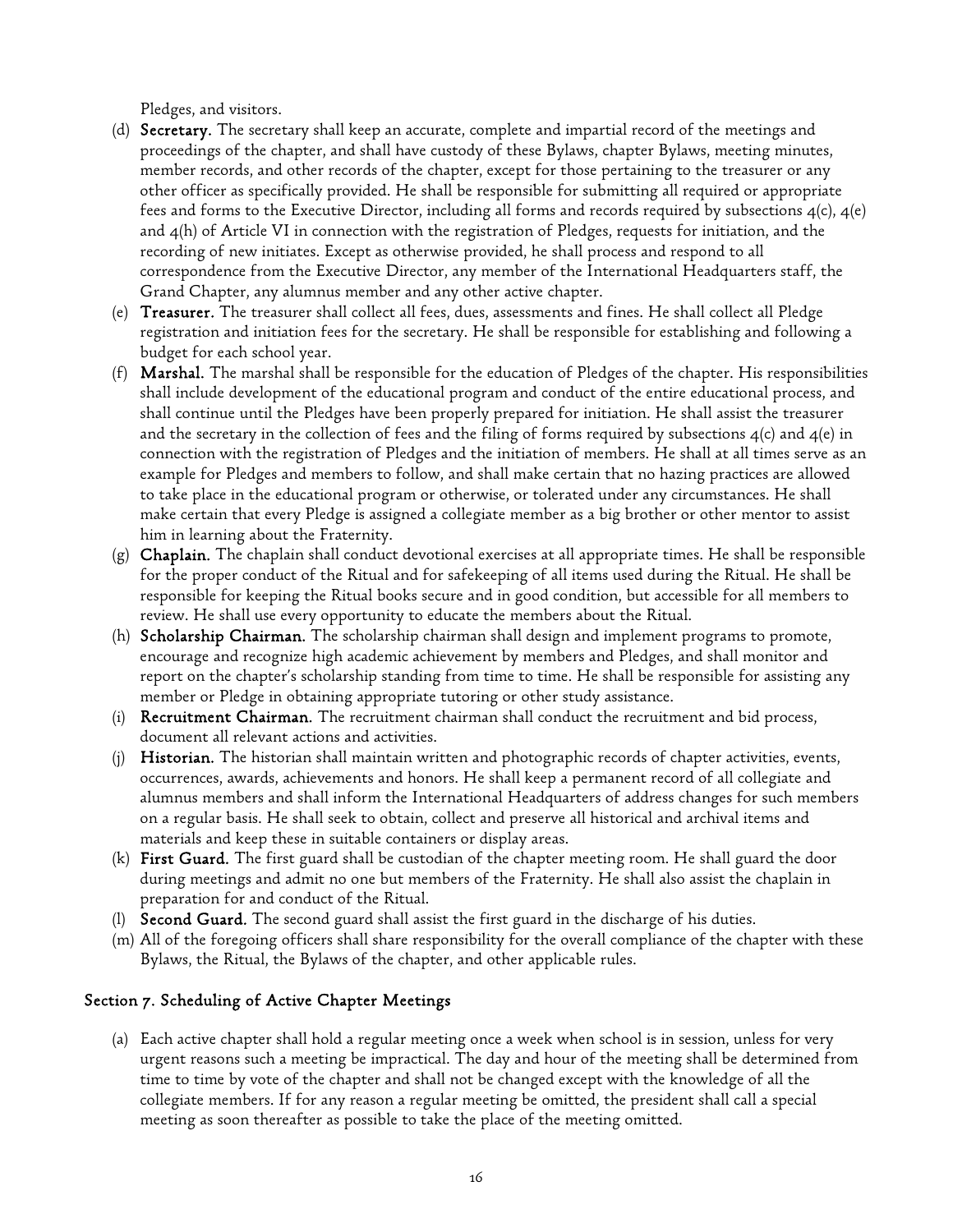(b) Special meetings of any chapter may be called by the president at his discretion, and must be called on the request, to the president or the secretary, of members constituting at least one fourth of the collegiate members eligible to vote. Notice of all special meetings shall be given to every collegiate member by the secretary. In case fewer than two thirds of the collegiate members are notified, the meeting shall be postponed. A special meeting held in spite of the fact that fewer than two thirds of the collegiate members have been notified shall be invalid, and any action taken at such meeting shall be void unless ratified at a subsequent regular meeting.

## Section 8. Conduct of Active Chapter Meetings

- (a) A majority of the collegiate members of a chapter eligible to vote shall constitute a quorum for the transaction of business, but a smaller number may meet and adjourn. Subject to the provisions of Section 1(a) of this Article V, each chapter, in meeting assembled, has full power to enforce the rules of the chapter.
- (b) All questions except those specifically provided for in these Bylaws, resolutions of the International Convention or of the Grand Chapter, or the Bylaws of the chapter, shall be decided by a vote of the collegiate members of the chapter. Members shall vote by use of the working sign or, at the request of a majority of members present, by secret ballot. If secret ballots are used, they shall be destroyed as soon as possible after the vote.
- (c) If at a meeting of a chapter any member shall be absent or shall absent himself for any cause, he shall forfeit his right to vote on any question that may come before the chapter at such meeting, and the acts of the meeting shall be valid without his vote; voting by proxy in any manner is prohibited. This shall not be construed to deprive any member of his right to vote on a reconsideration of the same question at a subsequent meeting or upon a reintroduction of the same or a similar question at a subsequent meeting.
- (d) The order of business in active chapter meetings, unless suspended by a three-fourths vote of the members present, shall be as follows:
	- (1) Opening of the chapter.
		- (A) Call to order.
		- (B) Duties of officers.
		- (C) Calling the roll.
	- (2) Reading and approval of the minutes from the most recent meeting.
	- (3) Election of officers.
	- (4) Installation of officers.
	- (5) Initiation of candidates.
	- (6) Proposing and voting on names for membership.
	- (7) Reading of communications and responses.
	- (8) Reports of officers and committees.
	- (9) Old business.
	- (10) New business.
	- (11) Report of the critic and appointment by the president of the next critic.
	- (12) Good of the Fraternity.
	- (13) Closing of the chapter.
		- (A) Collection of Ritual books.
		- (B) Closing prayer, followed by music.
		- (C) Adjournment.

## Section 9. Active Chapter Finances

(a) At least annually, the treasurer shall prepare and propose, and the chapter shall approve and adopt, a budget for the operations of the chapter, which shall reflect all reasonably foreseeable revenues and expenses of the chapter. The treasurer shall report regularly at meetings of the chapter on the chapter's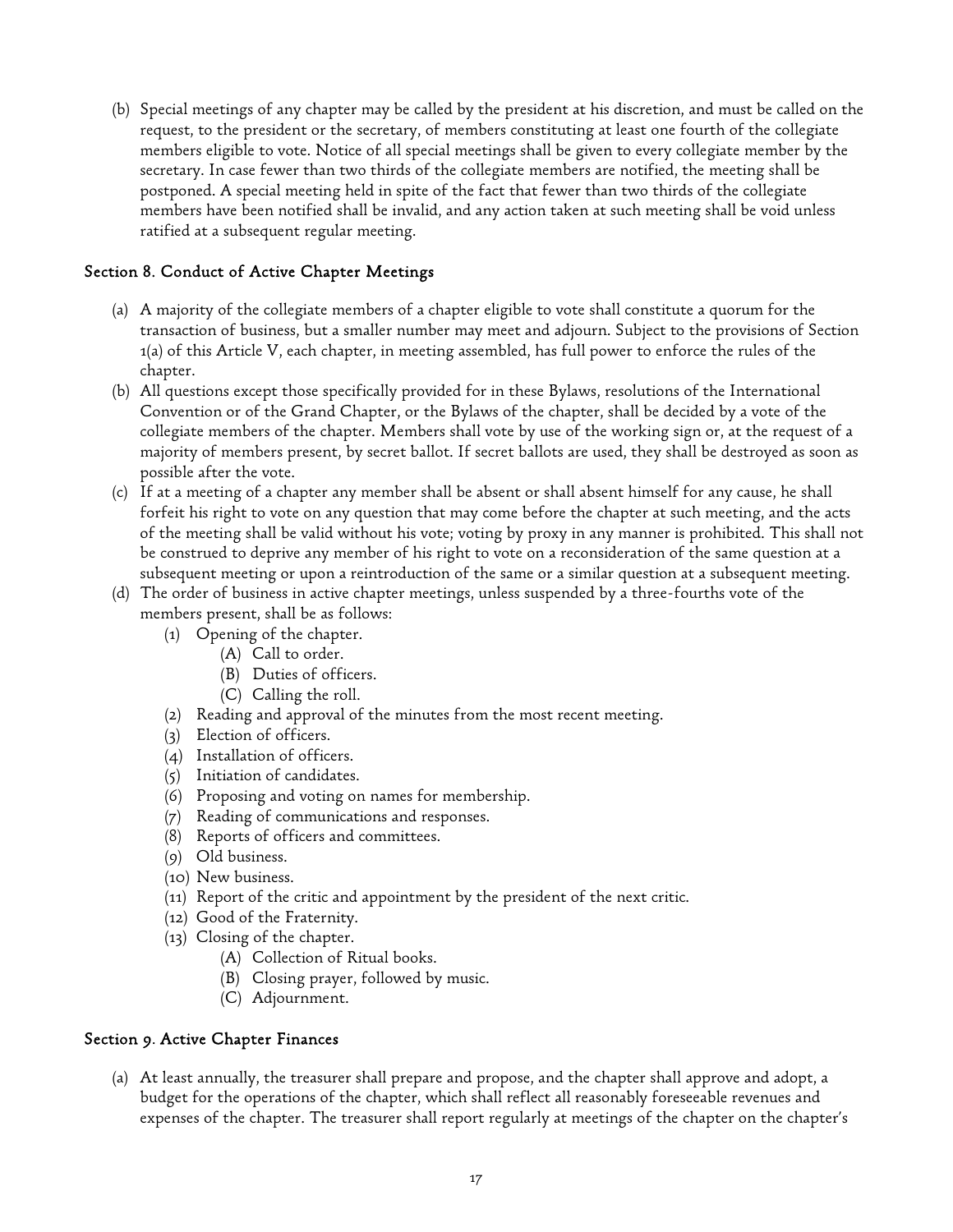financial results and financial condition, and shall promptly advise the chapter if it appears that the budget will not be met.

- (b) All chapter checking, savings and investment accounts, and all other deposits of chapter funds, shall require the signature of at least two different officers of the chapter for the disbursement of funds.
- (c) The treasurer shall, to the maximum extent possible, seek the advice and guidance of a financial advisor to the chapter, any other alumnus member having relevant expertise, and any expert available through the college or university, in the discharge of his duties.

#### Section 10. Residence Requirement

 All collegiate members shall be required to reside in the chapter house unless the member is married, receiving lodging in connection with employment or otherwise required by his employment to reside outside the chapter house, or living with relatives. If the number of collegiate members exceeds the residential capacity of the chapter house, the active chapter shall decide which members may be excused from this requirement.

#### Section 11. Hazing Prohibited

 The Fraternity prohibits absolutely all physical hazing, paddling, uncalled-for humiliation, and public display in connection with Pledge education and pre-initiatory activities, and subscribes to the North-American Interfraternity Conference resolutions and the Fraternity Executives Association's "Statement of Position on Hazing and Pre-Initiatory Activities" which condemn all forms of hazing in connection with Pledge education and pre-initiatory activities. The active chapters shall carry out the Fraternity's policy and conform strictly to this policy, not only to escape the danger of bringing discredit to the Fraternity and injuring the entire fraternity cause, but also to build higher respect for the chapters and the Fraternity in the minds of Pledges and to instill a finer type of loyalty thereby. The Fraternity prohibits all forms of public initiation, and pre-initiatory and initiation activities shall not be permitted to interfere in any way with the scholastic obligations or class attendance of those involved.

#### Section 12. Risk Management and Insurance

 All active chapters and colonies shall comply with all requirements of the Risk Management and Standards Program as set forth in the Risk Management, Standards, and Insurance Manual of Theta Chi Fraternity. Each active chapter and colony shall participate in the International Liability Insurance Program, and shall promptly pay all required fees pertaining thereto as established from time to time by the Grand Chapter.

#### Section 13. Alcoholic Beverages

The rules and regulations governing the use of alcoholic beverages in the active Chapters and at all Fraternity functions shall be in conformance with the rules, regulations and policies of the institution at which the Chapter is located, with the State and local laws pertaining to same, and with the Risk Management, Standards and Insurance Manual of Theta Chi Fraternity.

#### Section 14. Firearms

 The possession, display or use of firearms or similar weapons or explosive devices in a chapter house or lodge, or on chapter property or at any event which an observer would associate with the Fraternity, is strictly prohibited.

#### Section 15. Thefts

 The theft or unauthorized removal of any item from any chapter house or other chapter facility by another chapter or a member of another chapter shall not be considered a prank, and appropriate disciplinary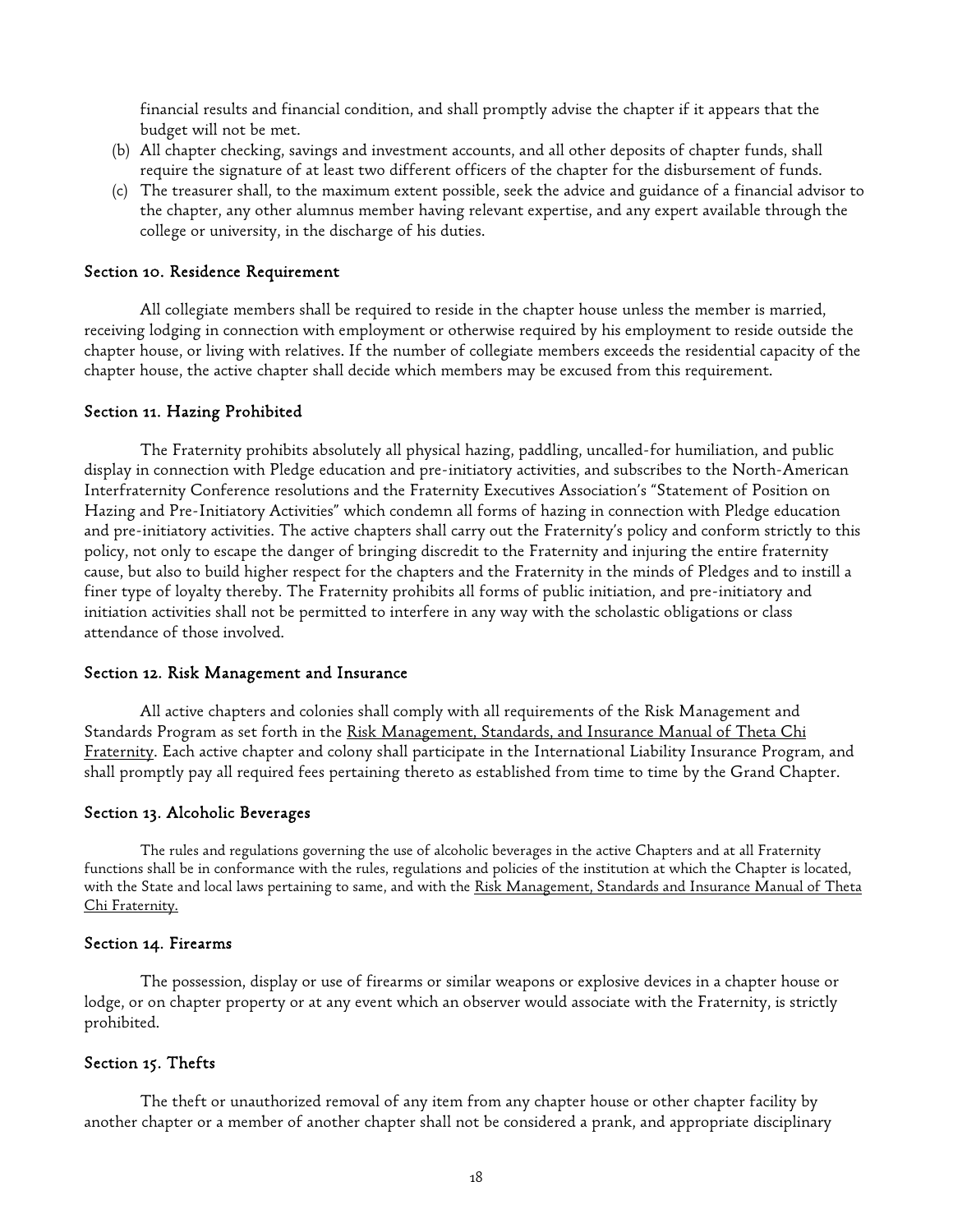action will be taken by the Grand Chapter or any other appropriate body.

### Section 16. Notifications to International Headquarters

 Any active chapter or colony under investigation, placed on probation or receiving disciplinary sanctions, for any reason, by college or university authorities shall report this to the International Headquarters immediately, and shall provide all details of the reasons for the investigation or sanctions and the names of any individual members charged in the investigation or sanctions.

#### Section 17. Auxiliary Organizations

No active chapter or colony shall establish, recognize or support any women's auxiliary organization.

#### Section 18. Limitation on Pledge Period

 Every chapter shall initiate each Pledge within eight (8) calendar weeks following the formal Pledge Ceremony of said individual or the formal commencement of his Pledge status (such eight week period to be measured without regard to whether the institution at which said chapter is located is or is not in session) unless, prior to the expiration of said eight week period, the chapter shall have certified in writing to the International Headquarters that said Pledge (i) is no longer enrolled as an undergraduate at said institution, (ii) has had his status as a Pledge terminated in accordance with Section 4(f) of Article VI of these Bylaws, (iii) has resigned or withdrawn from his status as a Pledge, or (iv) is ineligible to be initiated under applicable rules of the institution at which the chapter is located.

#### Section 19. Minimum Chapter Size

 Every chapter shall maintain, as of each April 10, an aggregate number of collegiate members and Pledges at least equal to the lesser of (i) 30 or (ii) the average size of all other chapters existing at the institution where the chapter is located of fraternities that are members of the North-American Interfraternity Conference. This Section shall not apply to any chapter if, and for so long as, there are no other chapters existing at the institution where the chapter is located of fraternities that are members of the North-American Interfraternity Conference.

#### Section 20. No Authority to Bind the Fraternity

No individual or group, including chapters, chapter officers, members, advisors, housing corporation, or housing corporation officers, has the authority to bind the Fraternity in any manner, unless such actions are taken pursuant to these bylaws, a delegation of authority by resolution of the Grand Chapter, or employment with the Fraternity. This restriction includes, but is not limited to, any attempt to bind the fraternity to an agreement or promise to indemnify a third-party or accept liability on behalf of any other person or group.

# Article VI Membership

#### Section 1. Classes

 Membership in the Fraternity shall be limited to male persons of good moral character who have been initiated in accordance with these Bylaws and the Ritual, and shall be of two classes: (1) collegiate, being any member who is in academic residence at an institution of college or university education where there exists an active chapter of which the individual is a member, and either (a) has not completed an undergraduate degree or (b) has completed an undergraduate degree, was initiated into Theta Chi Fraternity as a collegiate member, is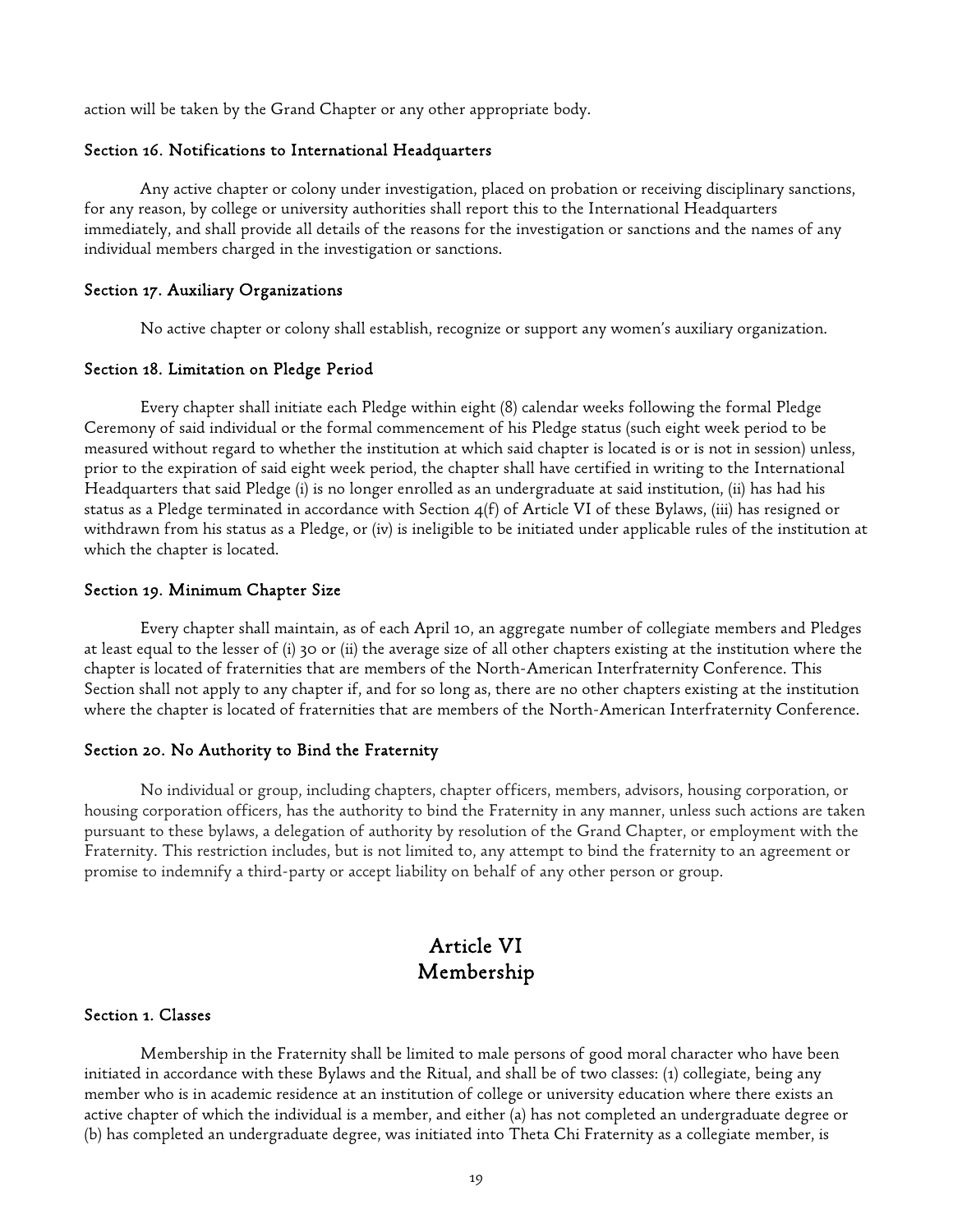enrolled in graduate school, has agreed to function as an active chapter member while in Graduate School, and has been accepted as an active chapter member by majority vote of the active chapter; and (2) alumnus, being all other members. A graduate student who was initiated at another active chapter must also follow the transfer of membership procedure outlined in Section 7 of this Article to become a collegiate member of an active chapter at an institution where he attends graduate school. Notice that a graduate student has been admitted to collegiate membership shall be given promptly by the active chapter to the International Headquarters using such form as shall be specified by the International Headquarters. There shall be no other classifications of membership other than collegiate and alumnus, such as "inactive", or "social", or "local".

## Section 2. Membership for Life

Any person joining Theta Chi Fraternity becomes a member for life, except that he may be expelled for cause as provided in Section 13 of this Article VI, and no member of this Fraternity shall, under any circumstances, become a member of any other similar fraternity; provided, however, that the Grand Chapter may, upon petition of any member of the Fraternity, or upon its own motion, release a member, whether collegiate or alumnus, from his membership, and may also waive the prohibition of this Section upon becoming a member of another similar fraternity, in either case upon approval of the Executive Director. Any individual released from membership pursuant to this Section 2 shall not be permitted to resume membership in the Fraternity unless initiated under Section  $\mathcal{A}(e)$  or Section  $\zeta(c)$  of this Article VI after approval of the Executive Director.

## Section 3. Qualifications for Collegiate Membership

 Any male duly enrolled at any institution of college or university education, or branch or campus thereof, at which there is an active chapter of the Fraternity, and in good standing under the rules of that institution, shall be eligible for initiation into the Fraternity as a collegiate member of that active chapter, provided that he is not already a member of another similar fraternity. The Grand Chapter may from time to time determine, by resolution, that an institution of college or university education at which there is an active chapter of the Fraternity is so inextricably linked, integrated or closely affiliated with another institution of college or university education that students enrolled at the latter institution shall be deemed to be enrolled at the former institution for purposes of these Bylaws, including without limitation this Section 3 and Section 1 of this Article VI.

## Section 4. Election of Collegiate Members

- (a) Any eligible person not already a member or Pledge of the Fraternity may be proposed as a candidate for collegiate membership in an active chapter, by a motion that the person be invited to become a Pledge. The term "Pledge" is used throughout these Bylaws to refer to an individual who has been invited to become a candidate for collegiate membership, and has accepted that invitation, but has not yet been initiated.
- (b) If the motion contemplated by subsection (a) of this Section 4 is approved by a majority of all collegiate members of the active chapter who are eligible to vote on such a motion (or who would be eligible to vote if present), the individual shall be invited to become a Pledge.
- (c) The individual, upon accepting the invitation to become a Pledge, shall complete or have completed for him a Pledge Registration Form, which shall be forwarded, along with the Pledge Fee provided for in Section 9(a) of this Article VI, to the International Headquarters within ten (10) days following the Pledge Ceremony.
- (d) When any Pledge is proposed for collegiate membership in an active chapter, a secret ballot shall be taken as to each Pledge so proposed. If three fourths of all collegiate members of the active chapter who are eligible to vote on such a motion (or who would be eligible to vote if present) shall vote in the affirmative, the Pledge shall be invited to become a collegiate member. Any active chapter shall have the power to establish a lower required vote for purposes of this subsection (d) (but not less than a majority of all collegiate members of the active chapter eligible to vote on such a motion (or who would be eligible to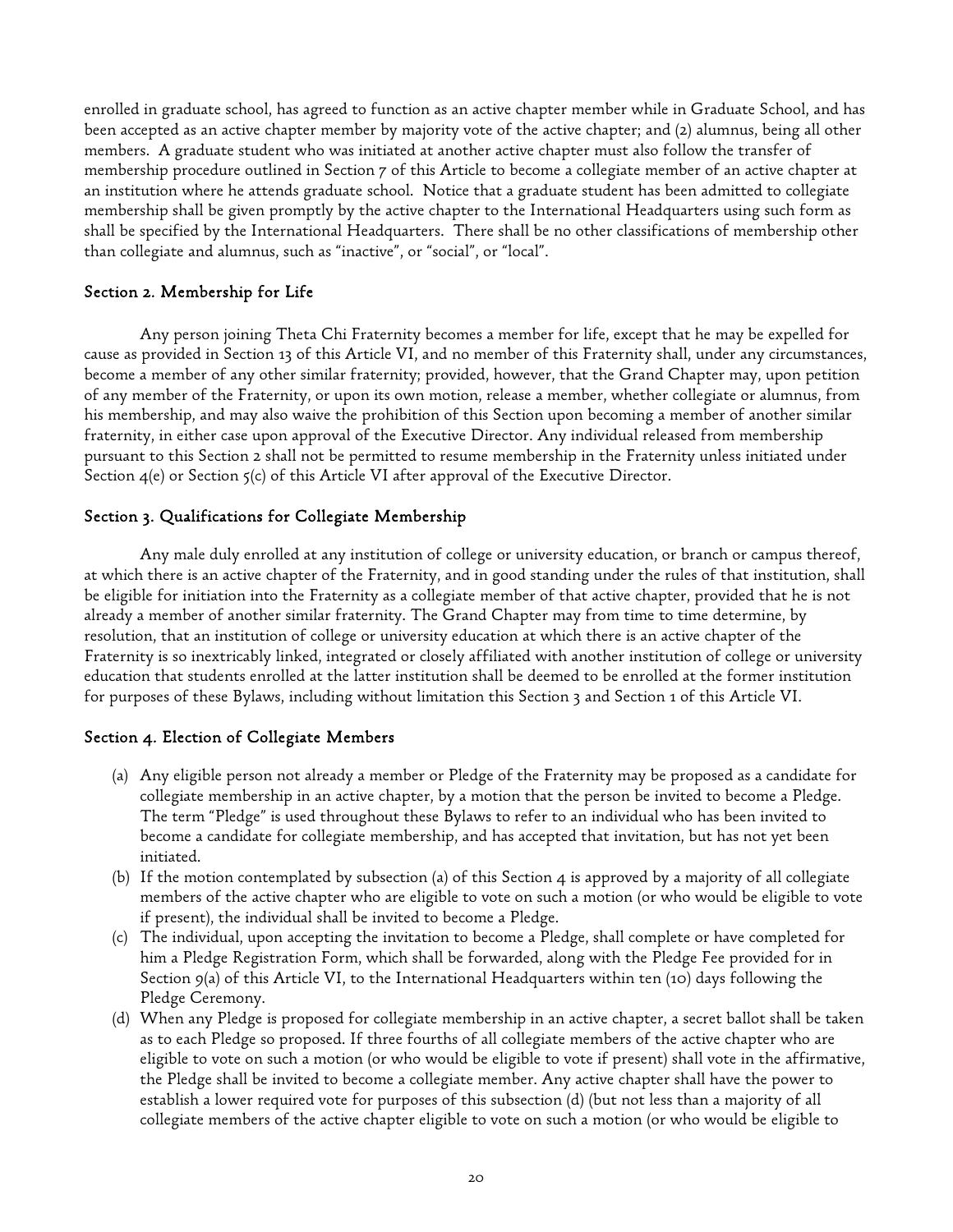vote if present)), but shall not have the power to establish a higher required vote, and any bylaw, rule, resolution or other action purporting to establish a higher vote shall be null and void.

- (e) Following the approval of an individual for collegiate membership pursuant to subsection (d), the active chapter shall submit to the International Headquarters a Pledge Initiation Request Form, along with the Initiation Fee provided for in Section 9(b) of this Article VI. Only after this Form and the Initiation Fee have been received and approved by the International Headquarters and notice of the approval has been given to the active chapter by the International Headquarters may the individual be initiated, and the initiation shall be in accordance with the Ritual.
- (f) Any active chapter may terminate the status of a Pledge, at any time prior to a favorable vote to initiate pursuant to subsection (d) of this Section 4, by a one-fourth vote of all collegiate members of the active chapter who are eligible to vote on such a motion (or who would be eligible to vote if present). Any active chapter shall have the power to establish a higher required vote for purposes of this subsection (f) (but not more than a majority of all collegiate members of the active chapter eligible to vote on such a motion (or who would be eligible to vote if present)), but shall not have the power to establish a lower required vote, and any bylaw, rule, resolution or other action purporting to establish a lower vote shall be null and void.
- (g) The Grand Chapter shall have the power to change voting requirements, on an individual active chapter basis, in any manner necessary to meet the requirements of the institution at which a chapter is located.
- (h) Each active chapter shall establish and maintain an accurate roster of its members in accordance with such system and forms as shall be specified by the Executive Director.

## Section 5. Qualifications for and Election of Alumnus Members

- (a) In order to be initiated as an alumnus member of the Fraternity, an individual not already initiated as a collegiate member shall, in addition to meeting the qualifications set forth in Section 1 of this Article VI, qualify under not less than three of the following criteria, and shall not be a member of another similar fraternity:
	- (1) He shall be a person of distinction by virtue of outstanding character proven over a long period of time;
	- (2) He shall have been the recipient of an earned or honorary degree from a duly recognized college or university;
	- (3) He shall be a member of the faculty, staff or board of directors of an institution at which an active chapter exists;
	- (4) He shall have demonstrated an unusual degree of interest in and affection for one or more active or inactive chapters;
	- (5) He shall be an alumnus of, or enrolled in a graduate school of, an institution at which an active chapter exists;
	- (6) He shall be the grandfather, father, step-father, uncle, cousin, brother, or guardian of a Pledge or member;
	- (7) He shall be authorized to graduate from a military institution or an institution with an inactive chapter that has an associated commission pursuant to subsection (d) of this Section 5.
- (b) Any active chapter or commission wishing to confer alumnus membership upon an individual meeting the criteria of subsection (a) shall submit an application setting forth the individual's qualifications along with the Initiation Fee provided for by Section 9(b) of this Article VI and the appropriate initiation request form.
- (c) Upon receipt of any application under subsection (b), the Executive Director, after conducting such further inquiry as he deems appropriate, shall approve or deny the application. The proposing chapter or commission shall be advised promptly of the result of the decision, and, in the case of a favorable decision, may proceed with initiation of the individual in accordance with these Bylaws.
- (d) The Grand Chapter may create for a definite or indefinite period one or more commissions which may be authorized to nominate individuals for alumnus membership in an inactive chapter and/or as members atlarge, as stated in the resolution creating the commission. The Grand Chapter may establish additional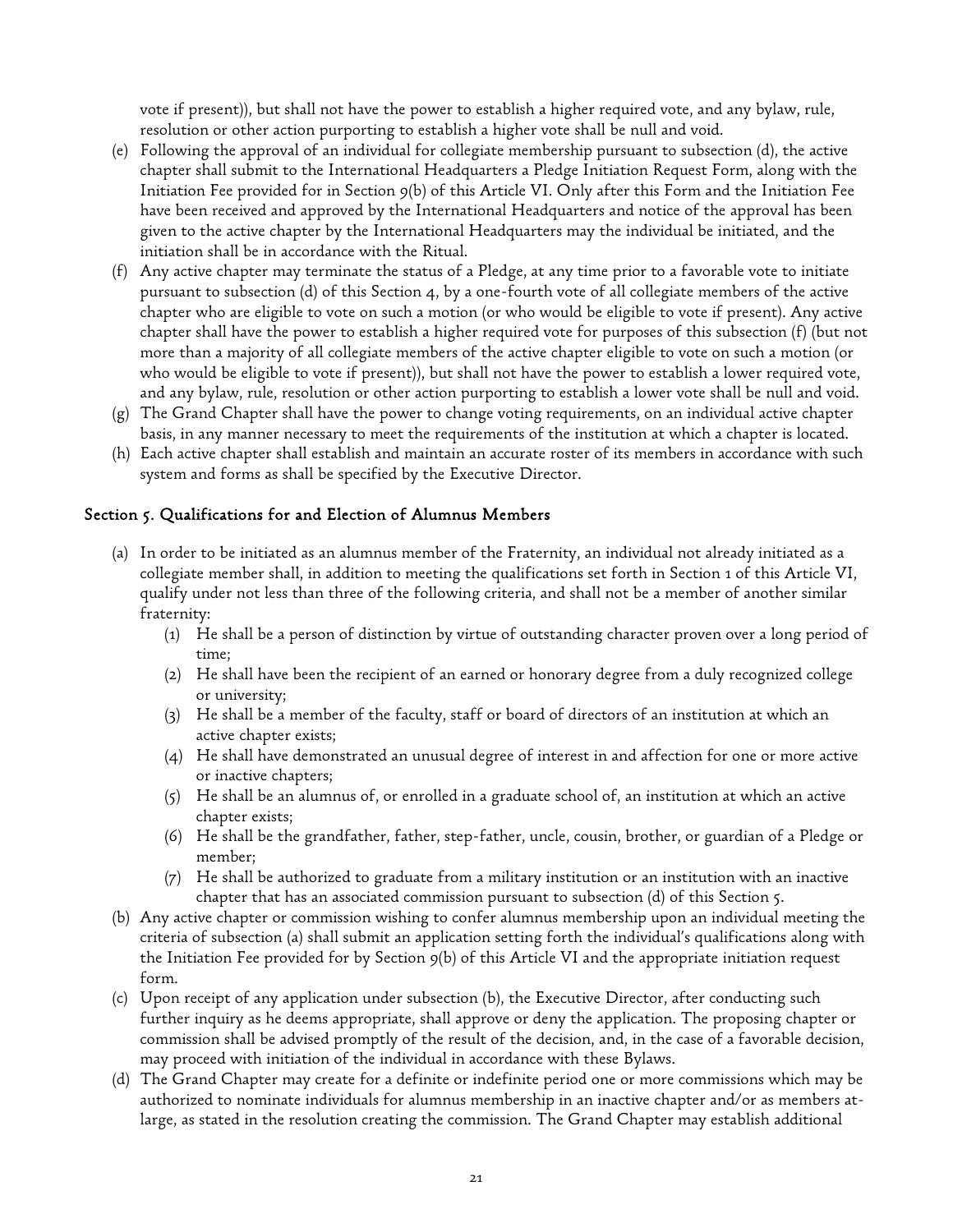requirements beyond those enumerated in subsection (a) of this Section 5 for candidates nominated by a commission for alumnus membership. A commission shall be composed of no less than three alumnus members who shall be appointed by the Grand Chapter. A commission may conduct an initiation of alumnus members upon the approval of the Executive Director pursuant to subsection (c) of this Section 5. The Grand Chapter may terminate or modify the charge of a commission at any time for any reason. Members initiated by commissions associated with inactive chapters shall be entered into the roll of members from said inactive chapter.

## Section 6. Election of Members from Absorbed Entities

- (a) Notwithstanding any other provision of this Article VI, a member of a colony, a local fraternity, or a chapter of another national or international fraternity, may, with the approval of the Grand Chapter, be invited to become a member of the Fraternity, either collegiate or alumnus as defined in Section 1 of this Article VI, and may be initiated into the Fraternity at the time that any such colony, local fraternity or chapter of another national or international fraternity is installed or re-installed as an active chapter of the Fraternity, or at any time thereafter.
- (b) Prior to the installation or re-installation of the chapter, the president of the group shall submit to the Grand Chapter a list of individuals proposed for initiation in connection with the installation or reinstallation. The Grand Chapter shall have complete discretion in deciding which of the members of a colony, local fraternity or chapter of another national or international fraternity being installed as an active chapter of the Fraternity shall be invited to become collegiate or alumnus members of the Fraternity. Upon approval of some or all of said individuals by the Grand Chapter, the group shall promptly remit to the International Headquarters the Initiation Fees provided for by Section 9(b) of this Article VI and the appropriate initiation request forms.
- (c) Members of any national or international fraternity merged into or combined with the Fraternity whose chapter is no longer active may, with the approval of the Grand Chapter, be initiated into the Fraternity and shall be alumnus members of the Fraternity at large.

#### Section 7. Transfer of Chapter Membership

 In the event that any member who has not completed an undergraduate degree transfers to an institution at which there is an active chapter of the Fraternity, he may request a transfer of his membership to that chapter by presenting any available documentation of his good standing to the chapter to which he wishes to transfer his membership. The transferee chapter shall verify the membership status of the individual with the International Headquarters. After the members of the chapter to which the individual wishes to transfer his membership approve the transfer, by a majority vote of all members eligible to vote and attending a meeting at which a quorum is present, he shall be considered a collegiate member of that chapter, although his name shall not be enrolled on the roster as an initiate, but rather shall be enrolled on a separate record for transfers. Notice of the transfer shall be given promptly to the International Headquarters, with a copy to the chapter from which the transfer is being made, using such form as shall be specified by the International Headquarters.

#### Section 8. Honorary Chapter Members

- (a) Any alumnus or collegiate member who assists with or participates in the installation or re-installation of an active chapter, other than an individual already a member of that chapter, shall automatically become an honorary member of that chapter. The Executive Director shall be responsible for identifying the individuals covered by this subsection in the case of each installation, and shall have the authority to provide certificates or other similar documentation of honorary chapter membership.
- (b) Honorary chapter membership may also be extended by any active chapter at any time, pursuant to procedures to be established by such chapter, to any alumnus member of the Fraternity not already a member of that chapter in recognition of the contributions of said alumnus member to the chapter or to the Fraternity. The chapter shall promptly notify the International Headquarters of all honorary chapter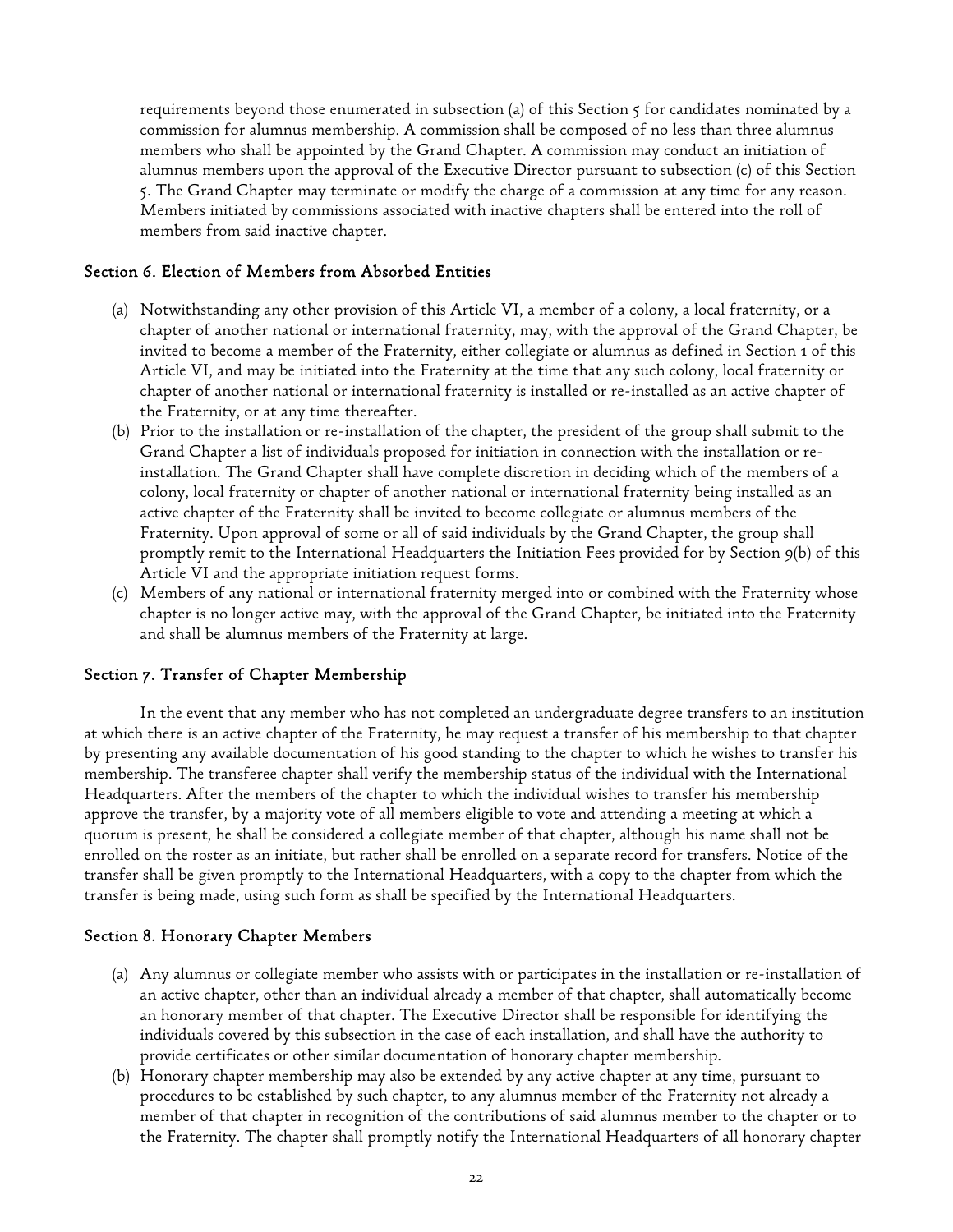memberships granted under this subsection (b).

(c) All honorary chapter members shall be recorded on one or more separate pages of the roster book required by Section 4(h) of this Article VI.

## Section 9. Pledge and Initiation Fees

- (a) Any individual who accepts an offer from an active chapter to become a Pledge shall pay a Pledge Fee in an amount to be established from time to time by the Grand Chapter. Upon payment of the Pledge Fee, each Pledge shall receive a personal copy of <u>The Manual of Theta Chi Fraternity</u> and such other materials as shall be determined by the Executive Director.
- (b) Any individual to be initiated as a member of the Fraternity shall pay an Initiation Fee in an amount to be established from time to time by the Grand Chapter.
- (c) Payment of the Initiation Fee shall entitle a member to a collegiate subscription to The Rattle of Theta Chi, a membership certificate, a membership card, and a plain, non-gold badge without further charge.

## Section 10. Theta Chi Chapter

- (a) In addition to the alumnus members qualified and admitted to membership pursuant to Sections 5 and 6 of this Article VI, the Grand Chapter shall have the power to select individuals for alumnus membership in Theta Chi Chapter of the Fraternity.
- (b) Theta Chi Chapter shall be a constituent part of the Fraternity pursuant to Article I, Section 2 of these Bylaws, but shall not be considered an active chapter for any purposes of these Bylaws.
- (c) All members of Theta Chi Chapter shall be alumnus members of the Fraternity.
- (d) Membership in Theta Chi Chapter shall be open to any male person of good character who can be expected to be a credit to the Fraternity, and by his conduct and actions can be expected to labor for the advancement, interests and welfare of the Fraternity, but who for reasons acceptable to the Grand Chapter has not previously become a collegiate or alumnus member of the Fraternity.
- (e) Members of Theta Chi Chapter can only be elected by an affirmative vote of at least six members of the Grand Chapter. Any member of the Grand Chapter may nominate an individual for membership in Theta Chi Chapter by submitting a form specified by the Executive Director setting forth the qualifications and other pertinent information concerning the individual.
- (f) The initiation fee for membership in Theta Chi Chapter shall be the Initiation Fee in effect for members pursuant to Section 9(b) of this Article VI. The fee shall be payable by the individual unless otherwise directed by the Grand Chapter. Each initiate into Theta Chi Chapter shall be presented with a plain, non-gold badge, a membership card and a membership certificate.
- (g) The International President shall establish the time and place of initiation of individuals into Theta Chi Chapter. He shall also appoint or identify the initiation team, which may be composed of collegiate members from one or more chapters, members of the Grand Chapter, the Executive Director or members of the International Headquarters staff, or other alumnus members. The International President shall charge the initiation team to instruct the initiate in the Ritual of the Fraternity, these Bylaws, and the organization, principles, objectives, history, traditions and purposes of the Fraternity, or to determine that such instruction has been provided.

## Section 11. Determination of Members Status

(a) Any determination required to be made by these Bylaws, by any resolution of the Grand Chapter or of the International Convention, or by any other official document of the Fraternity, as to the membership status of any individual shall be made by reference to records maintained for such purpose by or under the direction and control of the Executive Director. Except as set forth in subsection (b) of this section, such records shall be conclusive on any question of whether a particular individual is a member or Pledge of this Fraternity, or whether any individual was or was not duly and legally initiated, or was or was not duly suspended or expelled, or any similar question.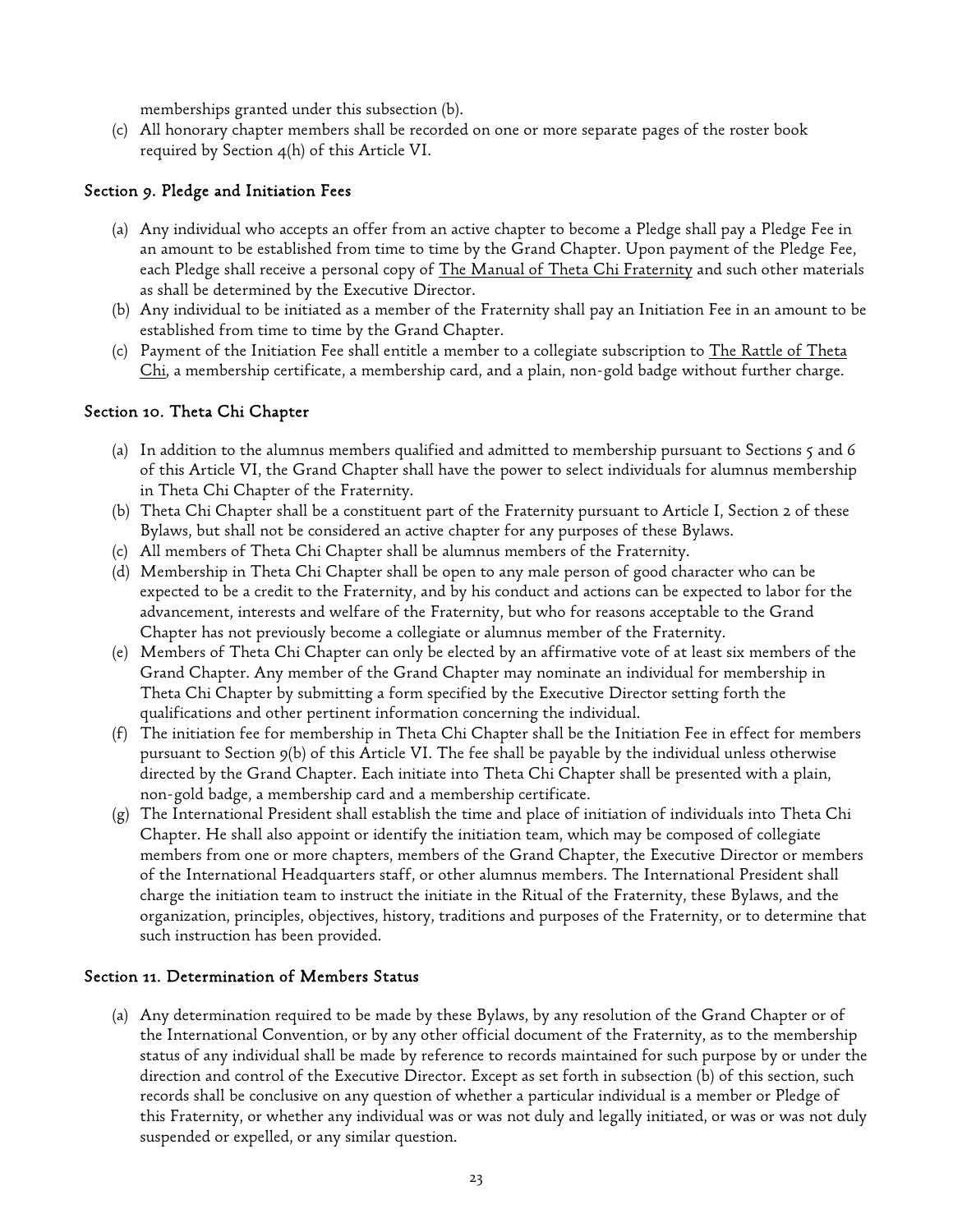(b) The Grand Chapter shall have the power, by three-fourths vote of all members then in office, to cause the Executive Director to add to, delete from, or otherwise modify the membership records of the Fraternity if it shall determine that such addition, deletion or modification is (1) appropriate in light of evidence then available to the Grand Chapter concerning compliance with rules regarding the acceptance of Pledges and initiation of members, the payment of fees, the filing of forms, and other relevant facts, and (2) fair and equitable under all the circumstances. The Grand Chapter shall, in directing any such addition, deletion or modification, specify the effective date. Any action of the Grand Chapter under this subsection shall be final and not subject to any appeal.

## Section 12. Limitation on Other Memberships

 In addition to, and not in limitation of, the prohibition on other memberships contained in Section 2 of this Article VI, no member of the Fraternity shall be initiated into Theta Nu Epsilon, and all members are prohibited from joining, affiliating with, taking an active interest in, or otherwise assisting, Kappa Beta Phi or any collegiate organization of similar ignoble aims or qualification.

### Section 13. Suspension and Expulsion Procedures

- (a) Any collegiate or alumnus member who shall violate his obligations to the Fraternity, to the active chapter of which he is a member, or to his fellow chapter members, or who shall by any conduct indicate that he is unworthy to represent, bear the name of or wear the badge of the Fraternity, or who shall violate any of the oaths taken during the Ritual, may be suspended or expelled from membership in the Fraternity pursuant to the procedures specified in this Section. Without limiting the generality of the foregoing, grounds for suspension or expulsion shall include a violation of the limitations on memberships contained in Section 12 of this Article VI; participation in an initiation conducted in violation of subsection (e) of Section 4 of this Article VI; or violation of any financial obligation to an active chapter. Suspension should be imposed in cases where the misconduct is such that a temporary action that provides a path back to good standing is appropriate. Expulsion should be imposed where the misconduct is such that, due either to the severity or repetition of misconduct or other appropriate grounds, action permanently extinguishing the member's association with the Fraternity is appropriate.
- (b) Active Chapter Action. Any collegiate or alumnus member of a chapter may accuse any other collegiate or alumnus member of that chapter of conduct justifying suspension or expulsion under subsection (a) of this Section 13 by making a statement of the charges, orally or in writing, privately to the president of the chapter. If the accusing member requests action upon the accusation, the president shall follow the following procedures:
	- (1) The president shall establish a date, time and place for a meeting to consider the matter, which shall be scheduled as soon as reasonably practicable.
	- (2) The president shall notify the accused member in writing, personally served upon the accused member, of the date, time and place of the meeting, at least seven days prior to the time the meeting is scheduled to begin. The notice of meeting must also contain the specific charges against the accused member so that he may prepare a defense to the accusations if he chooses to do so. If personal service is not feasible, the president shall notify the accused member in writing, by certified mail or similar method resulting in delivery of a receipt to the active chapter, mailed at least fourteen days prior to the meeting to the last known address of the accused member.
	- (3) The president shall notify all collegiate members of the active chapter of the date, time and place of the meeting by the most expeditious means, either orally or in writing.
	- (4) After the meeting is called to order and a quorum is determined to be present, the president shall state or read the accusations, withholding the name of the member who made the accusations. The meeting may proceed whether or not the accused member attends.
	- (5) Witnesses (whether members or non-members) may be called by the president or any member,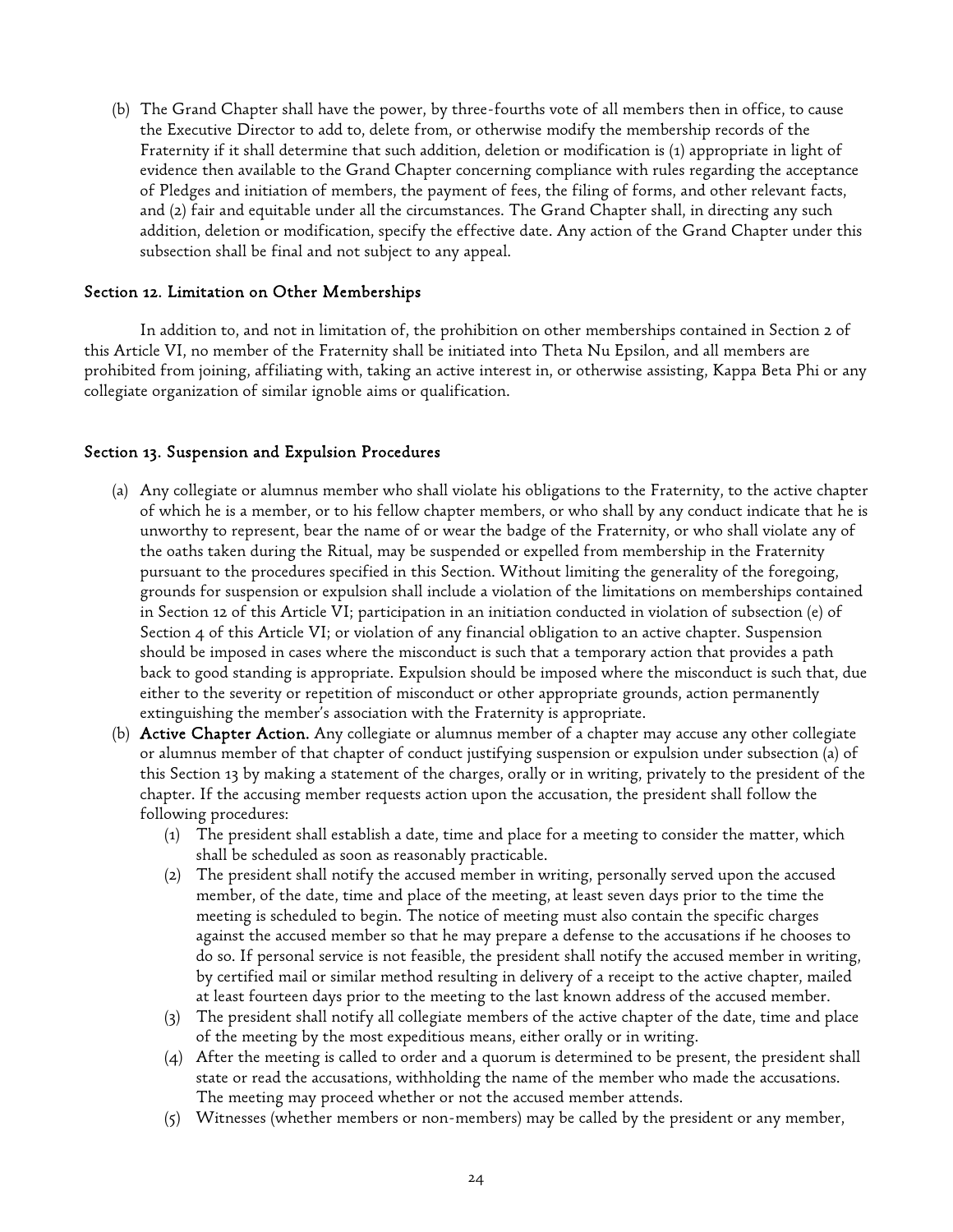including the accused member, to testify as to their knowledge of the subject matter of the accusations. Members, including the accused member, may ask questions of any witness.

- (6) The accused member shall have the right to speak on his own behalf. Members may ask questions of the accused member.
- (7) After all witnesses have been heard, the accused member shall withdraw from the meeting. The remaining members shall then ballot upon the motion to suspend and/or expel the accused member. The affirmative vote of a simple majority of all collegiate members of the active chapter eligible to vote under applicable chapter Bylaws and rules (or who would be eligible to vote if present) shall be necessary to sustain a motion to suspend. A three-fourths vote of all collegiate members of the active chapter eligible to vote under applicable chapter Bylaws and rules (or who would be eligible to vote if present) shall be necessary to sustain a motion to expel.
- (8) If two or more members have been accused of the same or related conduct and the hearings of the accusations for such members have been scheduled for a single meeting, all of the accused members shall withdraw from the meeting before members vote on any of the motions, individual votes shall be taken with respect to each member, and no such accused member shall be eligible to vote, for purposes of paragraph 8) above, with respect to a motion relating to any other of the accused members.
- (9) The result of the votes on all resolutions shall be promptly communicated to the accused member, who shall govern himself accordingly.
- (10) No record of the proceeding with respect to an accused member shall be retained unless the motion to suspend/or expel is sustained.
- (11) In the event that the motion to expel is sustained, the active chapter shall promptly send to the International Headquarters a copy of the notice of meeting served in accordance with item 2) above; a complete statement of the original accusations and any written response made by the accused member; a numerical record of the number of all members eligible to vote, the number of members eligible to vote and present for the vote, and the number of such members voting for the motion; a summary of all evidence submitted by all witnesses; and a copy of the minutes of the meeting recording the action of the chapter. Also, if a motion to suspend is sustained, the active chapter shall promptly report the suspension to International Headquarters.
- (12) If, at any time when an individual who has been suspended pursuant to this Section 13(b) continues to be a member, the president of the chapter which has imposed the suspension shall receive a petition signed by more than one third of all collegiate members of the chapter seeking the lifting of said suspension, the president shall call and conduct a meeting in accordance with the provisions of paragraphs (1) through (6), and the first sentence of paragraph (7), of this Section 13(b). At that time, the remaining members shall ballot upon a motion to lift the suspension. The affirmative vote of at least one half of all collegiate members of the active chapter eligible to vote under applicable chapter Bylaws and rules shall be necessary to sustain the motion.

## (c) Grand Chapter Action.

- (1) The Executive Director shall have the authority to summarily suspend any collegiate member for a period of up to 90 days pending an investigation and hearing of suspected violations of obligations to the Fraternity or these bylaws; such suspension may be appealed in writing and lifted by a majority vote of the Grand Chapter, within 14 days of receiving written notice.
- (2) The Grand Chapter shall also have the power to expel any member of the Fraternity who is found to have engaged in conduct constituting grounds for suspension or expulsion as set forth in subsection (a) of this Section 13 when, in its discretion, such action is necessary or appropriate in the best interests of the Fraternity; provided, however, that the accused member in question shall be provided with notice of the allegations against him and an opportunity for a hearing as set forth in this subsection (c).
- (3) The Grand Chapter shall have jurisdiction to entertain any recommendation that any member be expelled, whether presented by any member of the Grand Chapter acting on personal knowledge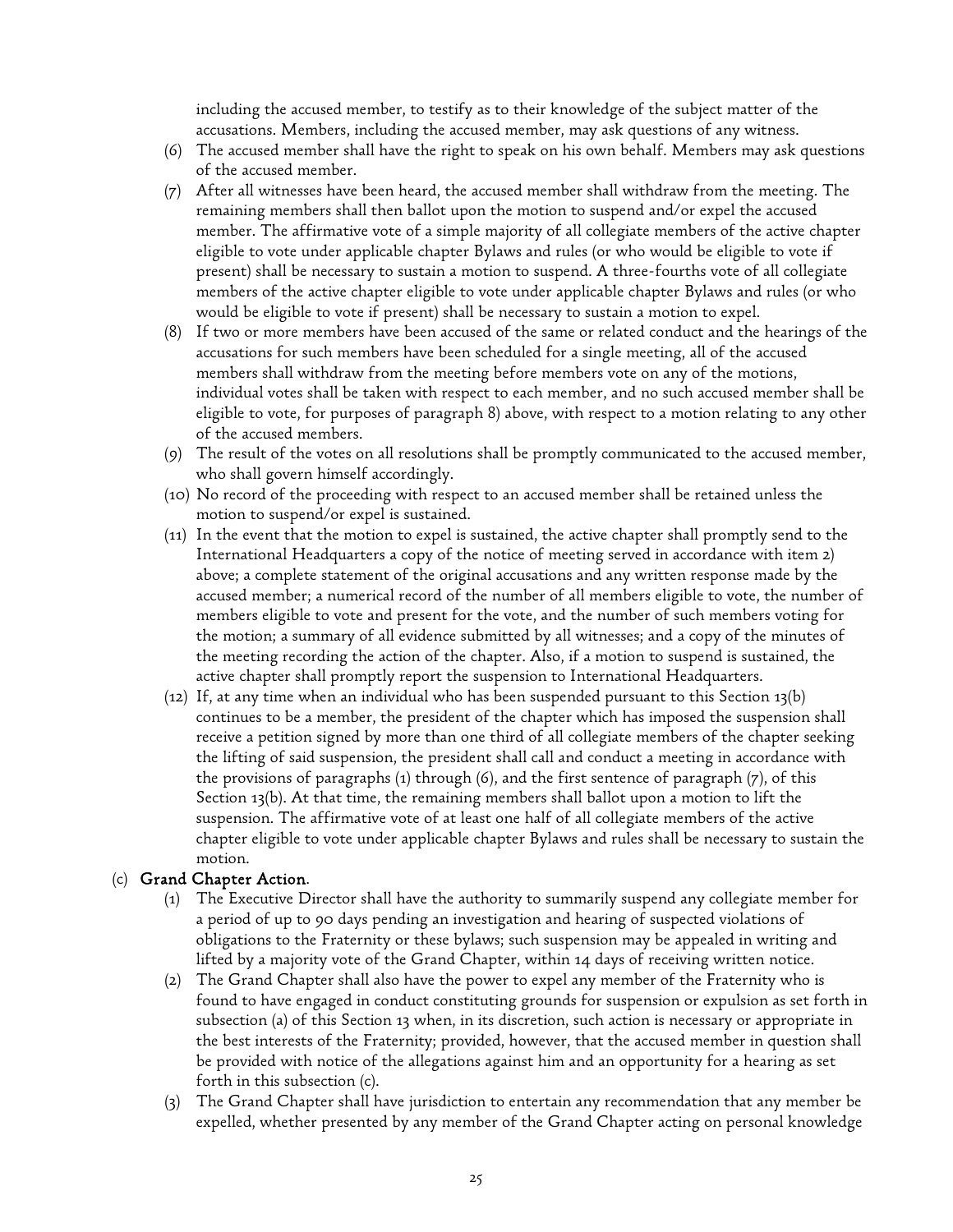or on information provided by the Executive Director, any alumnus member, or any other appropriate source.

- (4) The Grand Chapter shall first vote to determine if it will entertain a particular recommendation to expel. If the Grand Chapter determines to entertain the recommendation for expulsion, it shall set a date for a meeting to consider the recommendation, and shall cause the Executive Director to provide not less than thirty days' notice, by certified mail, or similar method resulting in delivery of a receipt to the Executive Director, to the last known address of the accused member, of the date, time and place of the meeting.
- (5) At any meeting at which a recommendation to expel is to be heard, the accused member shall have the right to:
	- (A) appear and speak on his own behalf (whether in person or by speaker telephone or other similar arrangement pursuant to which he may hear, and be heard by, all other meeting attendees),
	- (B) present witnesses or other evidence,
	- (C) ask questions of any other witnesses,
	- (D) have read any written statement which the accused member may chose to submit in lieu of appearing at the meeting; provided, however, that the Grand Chapter shall have the right to place reasonable limitations on the number of witnesses and other evidence to be presented.

Any individual making the recommendation to expel, or representing a chapter making the recommendation to expel, shall be entitled to be heard and to present witnesses. The Grand Chapter may request that other specified individuals (whether or not members) having information relating to the recommendation appear at the hearing or submit written statements.

- (6) If the International President determines that the circumstances require that a particular recommendation for expulsion, which the Grand Chapter has determined to entertain pursuant to paragraph (3) above, be disposed of in the most expeditious manner possible, he may appoint a committee, consisting of two or more voting members of the Grand Chapter, to conduct the hearing contemplated by paragraphs (3) and (4) above. In such case, all of the provisions of paragraphs  $(3)$  and  $(4)$  above relating to notice of, and rights of the accused member at, a hearing shall apply to the meeting of the appointed committee to entertain the recommendation, and references to the role of the Grand Chapter at such hearing shall be deemed to be references to the role of the committee. Following the meeting to entertain the recommended expulsion, the appointed committee shall submit a written report to the Grand Chapter, which shall thereafter vote upon the matter as provided in paragraph (6) below.
- (7) The affirmative vote of six members of the Grand Chapter shall be necessary to sustain the recommendation to expel. In voting upon the recommendation, the Grand Chapter shall have the power to provide that expulsion will not take effect if the accused meets specified conditions within a specified time.
- (d) Suspension in connection with probation. In addition to suspensions by action of an active chapter pursuant to subsection (b)(7) of this Section 13, the Grand Chapter shall have the power to suspend a collegiate member, by a simple majority vote of all members then in office, when (1) the active chapter of which the collegiate member is a member has been placed on probation pursuant to Article IV, Section 4(a), and (2) the Grand Chapter has determined that the continued participation of the member in the activities of the active chapter is inimical to the future of the active chapter. The Grand Chapter shall have the power, for good cause shown, to lift any suspension imposed pursuant to this Section 13(d), at any time when the individual continues to be a member, by a simple majority vote of all members then in office.
- (e) Appeals of certain suspensions. In the case of any suspension of a collegiate member pursuant to subsection (d) of this Section 13 which is ordered by a Probation Committee pursuant to Section  $4(a)(5)$  of Article IV, or by the Executive Director pursuant to Section 4(a)(6) of Article IV, the suspended member shall have the right to appeal, within 30 days of receiving notice of his suspension, to the Standards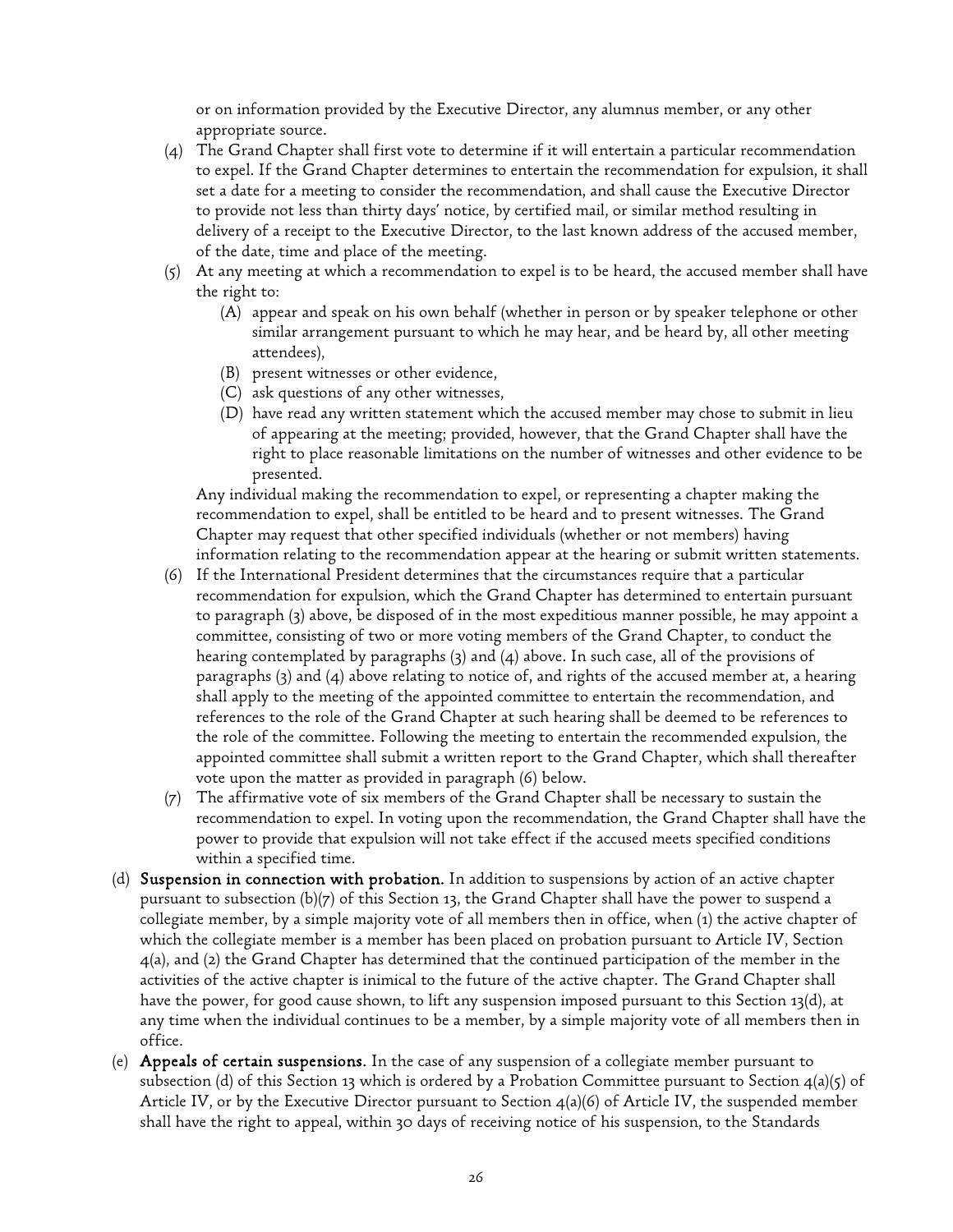Committee. A simple majority vote of the members of the Standards Committee shall be sufficient to uphold or reverse any such suspension.

- (f) Suspended members. Any member suspended pursuant to subsection (b)(7) or subsection (d) of this Section 13 shall continue to be considered a member of the Fraternity but shall not participate in any activities of the Fraternity so long as he remains a collegiate member.
- $(g)$  Expelled members. In the event that an Active Chapter or the Grand Chapter shall approve an expulsion, the Executive Director may send notice to any Chapters and/or Colonies he shall deem most appropriate advising that the individual, identified by name and chapter, is no longer a member of the Fraternity, and including the date of the action taken. Any individual who has been expelled from membership shall be ineligible to join or in any way affiliate or be associated with any chapter or colony of the Fraternity unless reinstated by the Grand Chapter.
- (h) Appeals of expulsions. Any expelled individual may appeal his expulsion within 30 days of receiving notice of his expulsion by submitting a written appeal to the Executive Director. Upon receipt, the Executive Director shall submit the appeal to the International President. The International President shall first determine whether to assign the review of the appeal to the Grand Chapter or to another committee which shall submit a recommendation to the Grand Chapter upon completion of the its review. A three-fourths vote of all Grand Chapter members in office shall be required to reinstate an expelled individual. In its ruling upon the motion to reinstate, the Grand Chapter shall indicate whether the reinstated members shall be returned to good standing or if he shall continue as a suspended member.
- (i) Reinstatement of Expelled Members. The Grand Chapter, in its sole discretion, may reinstate an expelled individual outside of the appeals procedures outlined in in subsection (h) of this Section 13 by a unanimous vote of all Grand Chapter members in office.
- (j) Automatic Suspension. An Active Chapter may include provisions in its bylaws for the automatic suspension of members for failing to maintain academic standards and/or financial delinquencies. Any such provision in Active Chapter bylaws for automatic suspension pursuant to this subsection (j) must state objective standards by which a member shall incur automatic suspension, must provide for automatic reinstatement once noncompliance with the standard is cured, and require prompt notification of the International Headquarters whenever a member is automatically suspended and again whenever such an automatic suspension is lifted. Active Chapters may only establish a form of automatic suspension that conforms to the requirements of this subsection (j); no other form of automatic suspension is permitted.

## Section 14. Good Standing

A member is considered to be in good standing unless he is suspended pursuant to this Constitution and Bylaws.

## Section 15. Privileges of Membership

- (a) All collegiate members in good standing shall enjoy all of the privileges of membership granted by this Constitution and Bylaws or as may be granted by the International Convention or the Grand Chapter; they may attend, address, and vote at meetings of their chapter, hold chapter office provided they meet the qualifications to do so, and use the name, letters, and insignia of the Fraternity for personal use.
- (b) All alumnus members in good standing shall enjoy all of the privileges of membership granted by this Constitution and Bylaws or as may be granted by the International Convention or the Grand Chapter; they may attend and address meetings of their chapter and use the name, letters, and insignia of the Fraternity for personal use unless specifically prohibited from doing so by the Grand Chapter.
- (c) The Grand Chapter may impose restrictions on privileges of membership as outlined in subsection (b) of this Section 15 for one or more alumnus members who were collegiate members of a Chapter at the time its charter was revoked pursuant to Article IV, Section  $4(d)$ . The Grand Chapter shall have the authority to lift any restrictions imposed pursuant to this subsection (c) for any reason.
- (d) All members in good standing shall receive such membership materials and publications as specified by the Grand Chapter.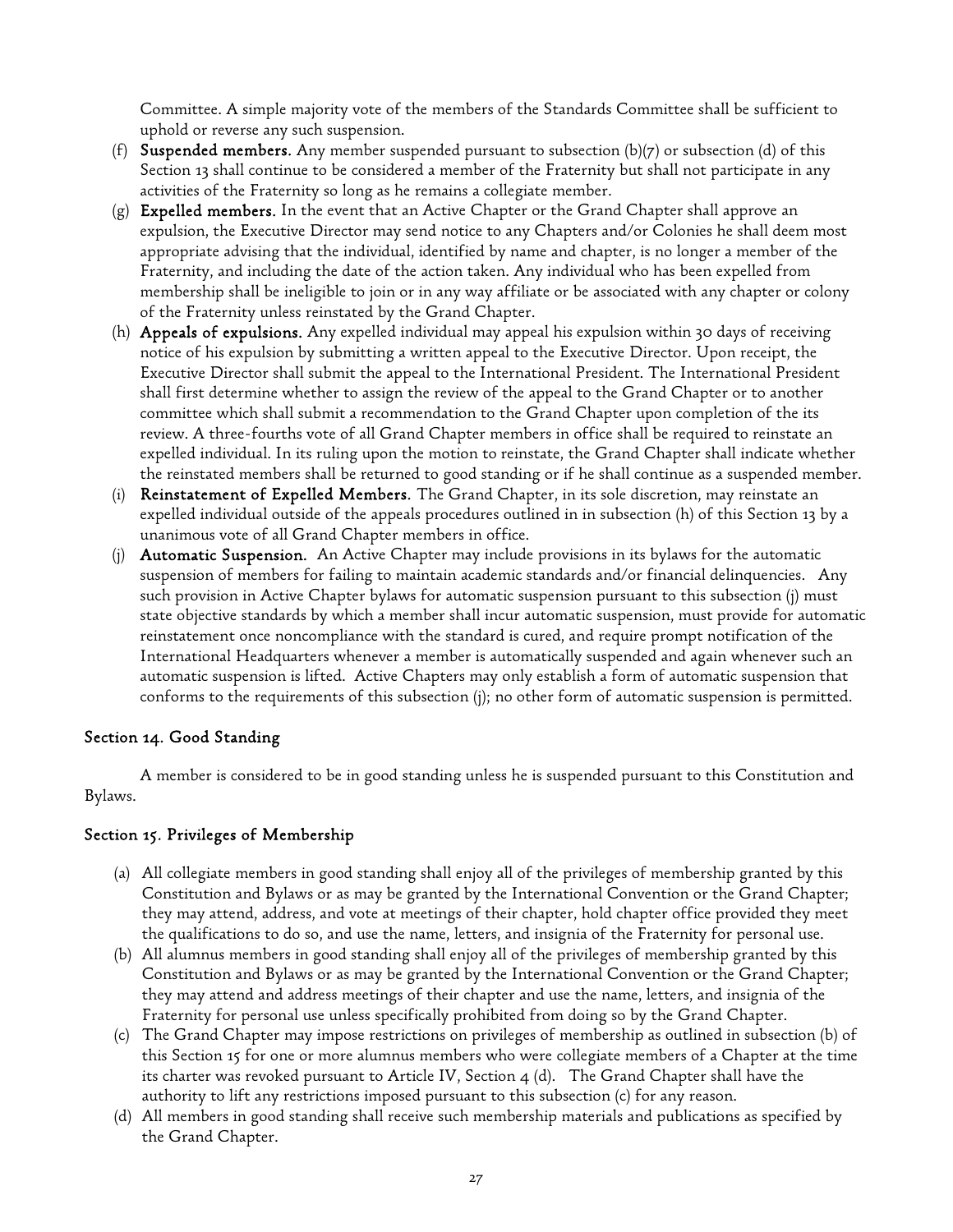# Article VII Indemnification and Insurance

## Section 1. Indemnification

- (a) Every individual who is then serving, or shall have served, as a member of the Grand Chapter or as Executive Director, and the personal representatives of any of the foregoing, shall, to the full extent permitted by applicable law, be indemnified and held harmless by the Corporation against any and all costs and expenses incurred by him or imposed upon him in connection with or resulting from any action, suit, or proceeding to which he may be made a party by reason of his being or having been a member of the Grand Chapter or the Executive Director, except in relation to such matters as to which he shall have acted in bad faith or committed willful misconduct in the performance of his duties, in either case as determined by the Grand Chapter. Costs and expenses for which this Section provides indemnification shall include, without limitation, reasonable attorneys' fees, damages, judgments, fines, and reasonable amounts paid in settlement.
- (b) Only the Grand Chapter has the authority to agree to defend or indemnify any third-party on behalf of the Fraternity. Notwithstanding the forgoing, the Executive Director, upon written request by a host institution, shall have the authority, but not the obligation, to add the host institution as an Additional Insured on the Fraternity's general liability policy.
- (c) Unless specifically permitted by the Grand Chapter, no individual or group, including, but not limited to, any chapter, chapter member, chapter advisor, volunteer, housing corporation, or housing corporation officer, has the authority to agree to or execute a document that:
	- (1) Purports to bind the chapter or the Fraternity to an indemnification provision or agreement; or
	- (2) Attempts to limit or eliminate any protection afforded the Fraternity's volunteers under the Federal Volunteer Protection Act, 43 U.S.C. § 14501 or any other applicable state or federal statute that may limit an individual's liability while acting for or on behalf of the Fraternity or any of its chapters.

## Section 2. Insurance

- (a) The Corporation shall have the power to purchase and maintain Directors' and Officers' or similar insurance, covering the members of the Grand Chapter and such of the employees of the Corporation as the Grand Chapter deems necessary or appropriate, in such amounts and with such terms as it shall determine.
- (b) The Corporation shall maintain Bodily Injury and Property Damage insurance, and Comprehensive Public Liability insurance, protecting the Corporation, the members of the Grand Chapter, the Executive Director, and members of the International Headquarters staff in such amounts and with such terms as the Grand Chapter shall determine.
- (c) Members of the Grand Chapter and all employees of the Corporation shall be bonded, or covered for dishonest acts by insurance or other similar means, for such sums as shall from time to time be fixed by the Grand Chapter.

## Article VIII Publications, Awards, Insignia and Traditions

## Section 1. Publications

(a) The official name of the magazine of the Fraternity shall be "The Rattle of Theta Chi".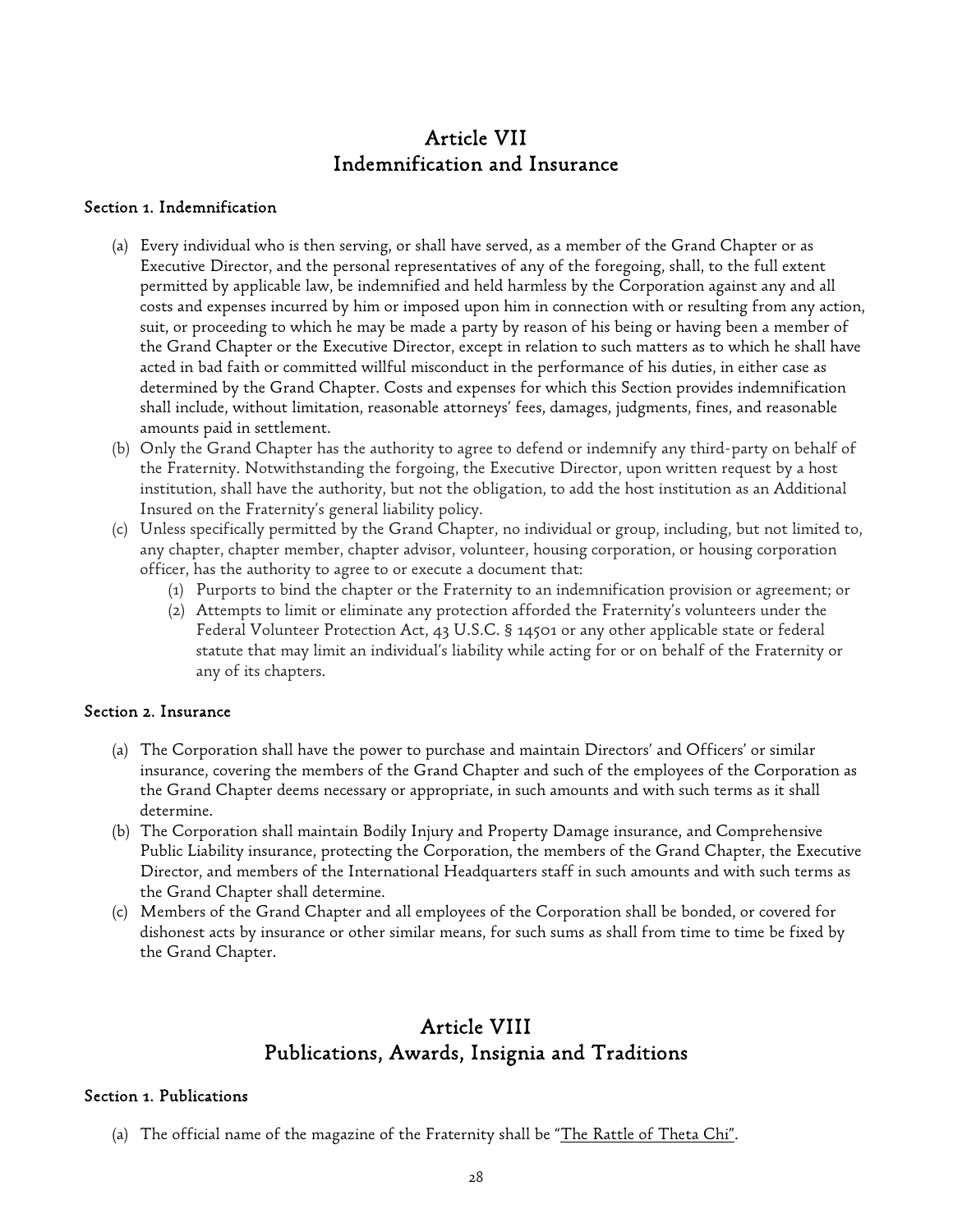(b) The Grand Chapter shall cause to be published "The Manual of Theta Chi Fraternity" and "The Risk Management, Standards, and Insurance Manual of Theta Chi Fraternity", compliance with which shall be compulsory in all active chapters.

## Section 2. Awards

The rules and procedures for the Fraternity's awards are set forth in a document entitled "Theta Chi Fraternity Award Descriptions and Procedures" which may not be modified or amended except by resolution adopted by the vote of at least six members of the Grand Chapter.

## Section 3. Insignia

- (a) (1) The badge of the Fraternity shall be in the form of a rattlesnake which shall be so fashioned as to form the Greek letter "Theta". Its head shall be in the upper-right hand side near the center of the letter, its tail passing around by the head, behind the neck and half-way down the letter. It shall then come in sight and pass across, forming the bar of the "Theta." The eye of the snake shall be a ruby. This shall be surmounted by two swords placed satyr ways points downward, thus forming the Greek letter "Chi."
	- (2) Rubies, pearls and diamonds only may be used as ornamentation jewels in the manufacture of the badge, and only in ways approved by the Grand Chapter.
	- (3) The dies of the badge shall not be used for any purpose other than the manufacture of Fraternity badges, and the official badge shall not be mounted on keys, chains, rings, bar pins, or any other type of jewelry or article. Representations of the badge may be applied to the surface of such items, or clothing, or other items, as the Grand Chapter may approve by resolution.
	- (4) The badge of the Fraternity may be worn only by a member of the Fraternity who is not under suspension, or by such a member's mother, wife, daughter, sister or acknowledged fiancée.
	- (5) The badge shall be worn at all times on a collared shirt which is being worn as an inner garment, on the left side, in the vicinity of the heart, and no preparatory, class or other fraternity pin shall be worn exposed in the same locality.
	- (6) The badge shall be worn at a distinctive angle, with the long axis of the "Theta" bisecting the angle formed by the head and right shoulder. During the third degree of the initiation ceremony of the Ritual, as a part of the ceremony, the standard badge of the Fraternity shall be conferred upon each new member.
- (b) The miniature reproduction of the official badge, in gold or gold finish, shall be the official Recognition Pin of the Fraternity.
- (c) (1) The official Pledge button shall be a red oval surrounded by and crossed diagonally with narrow white stripes presenting a close resemblance to the badge of the Fraternity.

(2) The Pledge button shall be worn with appropriate clothing, such as a collared shirt, sweater or more formal attire. It shall always be worn in the vicinity of the heart and, unlike the badge, may be worn on the lapel of a suit jacket or blazer.

(3) The Pledge button shall be worn only at times and under circumstances where it would be appropriate to wear the badge of the Fraternity, and shall be worn with respect for and understanding of the Fraternity.

- (d) There shall be an official Chapter President's Key. Each active chapter shall possess one of these keys, and a key shall be provided for each new active chapter that is installed. The key shall remain in the permanent possession of each active chapter, and shall be in the custody of the chapter president during his term of office.
- (e) Each member of the Grand Chapter shall wear an insignia of his office at meetings of the Grand Chapter and at other appropriate Fraternity events, whether or not non-members are present.
- (f) The official Theta Chi flag shall be as follows: size 6x9 feet or 4x6 feet; material fine wool bunting, doubled and sewed back-to-back; white field, with a 9-inch red border for the 6x9 foot size and a 6-inch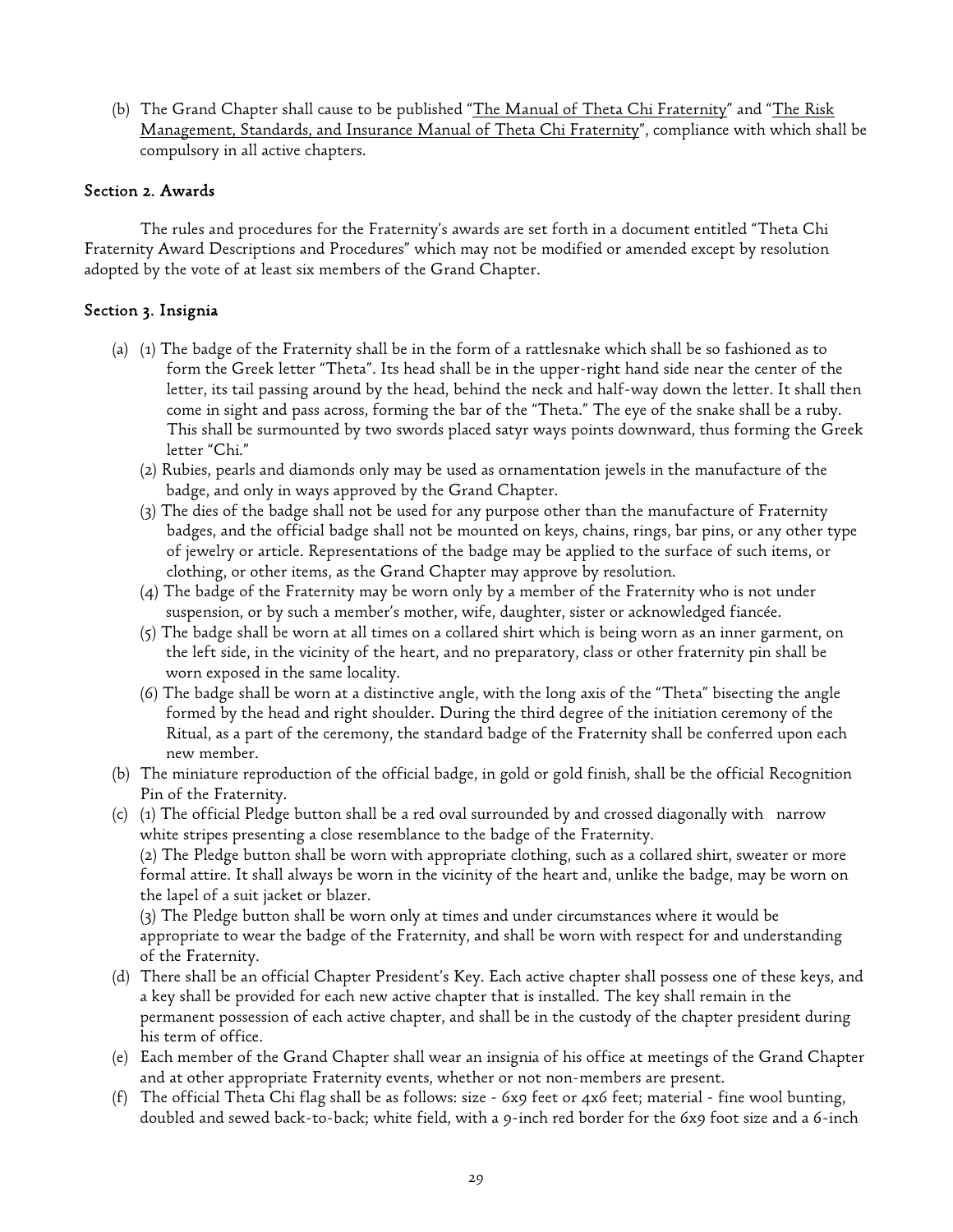red border for the 4x6 foot size; Greek letters "Theta Chi", coiled rattlesnake and "1856" appliqué on both sides in fine French finish felt; canvas heading with grommets.

- (g) The official Theta Chi chapter banner shall be as follows: material fine French finish felt; white background with red border superimposed thereon; Greek letters "Theta Chi", coiled rattlesnake, and "1856" appliquéd in felt and pure silk bonaz machine embroidery; size - 24x36 inches (3 inch border), 32x48 inches (4 inch border), and 36x54 inches (4 1/2 inch border).
- (h) The official Theta Chi pennant shall be as follows: material fine French finish felt; white background at head and red background at point; coiled rattlesnake in red felt appliqué and machine embroidery on the white field, Greek letters "Theta Chi" in white on red field; ribbon ties; size - 18x42 inches or 12x36 inches.
- (i) There shall be an official Alumni Key, to be made in 10K yellow gold, consisting of the Greek letters "Theta" and "Chi" superimposed, mounted on a key shank and so made that the key is double-faced, with on one side the Theta being uppermost and on the other side the Chi being uppermost.
- (j) (1) Each member may wear a robe at each meeting of the active chapter, such robes to be purchased as each chapter may desire. Each officer and initiate shall wear the appropriate robe during the initiation Ritual.

(2) All robes and insignia shall conform to the standards and specifications established by the Grand Chapter from time to time and maintained on file by the Executive Director.

- (3) The robes of the Fraternity shall be as follows:
	- (A) Member's robe military red sateen.
	- (B) Officer's robe military red sateen with insignia.
	- (C) Grand Chapter robe military red silk poplin, with insignia, band of embroidery on the sleeves and white facing down the front.
	- (D) Executive Director's robe similar to Grand Chapter robe, with insignia.

#### Section 4. Traditions

- (a) All active chapters shall observe the tenth day of each April as Founders' Day. This anniversary of the establishment of the Fraternity shall be celebrated as each active chapter may deem proper; except that at 9:00 of that evening, if an active chapter is in secret session, it shall stand and, in unison and in low voice, repeat the third oath to the Fraternity; if, however, the observance is a public affair, all activities shall cease for two minutes, from one minute before until one minute past the hour of 9:00 p.m.
- (b) "Old Theta Chi" (also known as "It is to Thee, Dear Old Theta Chi") shall be the anthem of the Fraternity and shall be respected accordingly.
- (c) The standard Fraternity colors shall be military red and white.
- (d) The Objectives of Theta Chi Fraternity have been adopted and established, and shall be observed by chapters and members.
- (e) The maxim of the Fraternity shall be as follows: "Alma Mater first, and Theta Chi for Alma Mater".
- (f) An inventory shall be made and maintained of all Fraternity memorabilia located in the International Headquarters.

# Article IX Miscellaneous

## Section 1. Fiscal Year

The fiscal year of the Corporation shall be from July 1 through June 30.

#### Section 2. Amendments